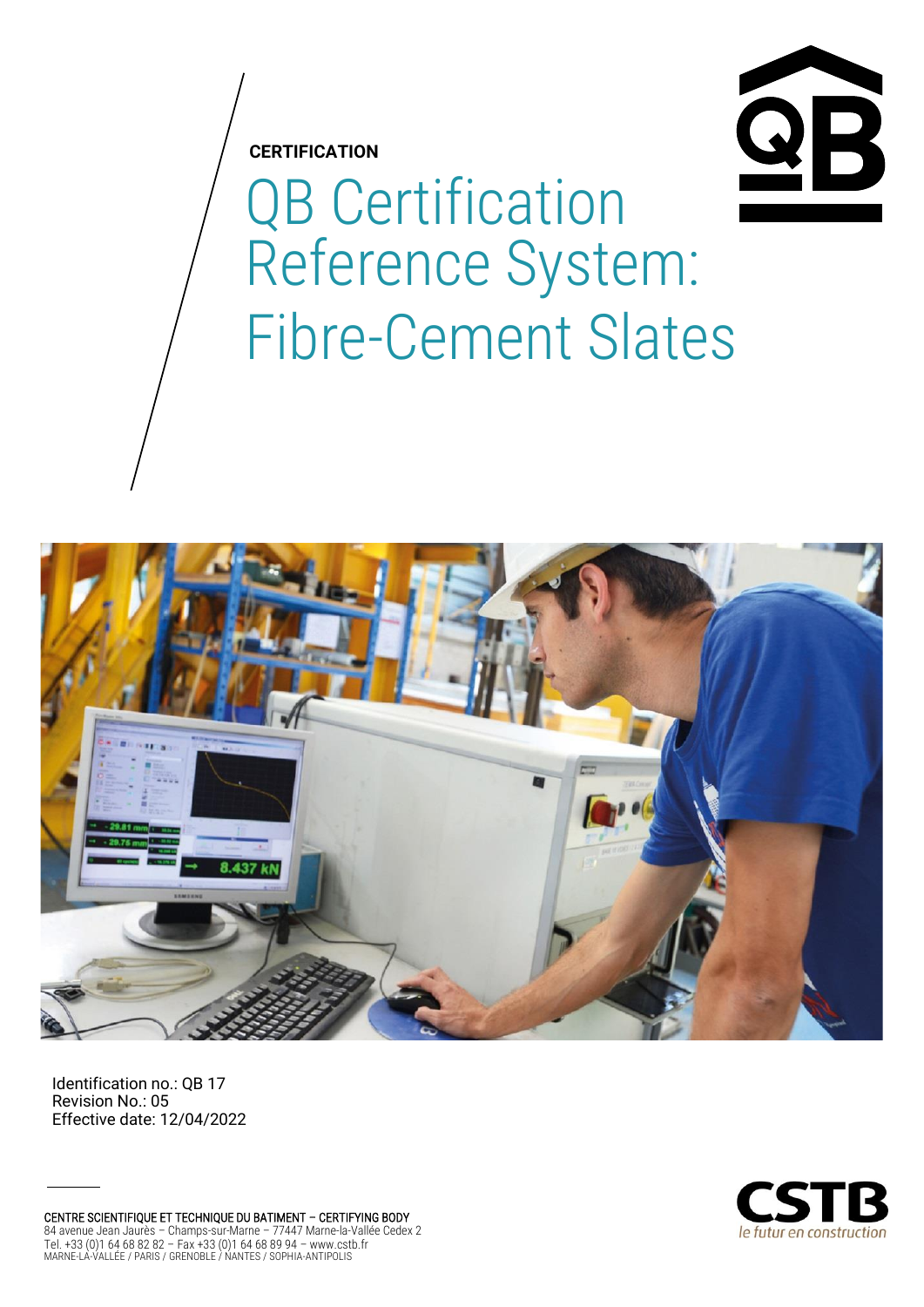

All reproduction or representation, complete or partial, by whatever means, of the pages published in this technical document and executed<br>without the authorisation of CSTB is illegal and constitutes an act of forgery. The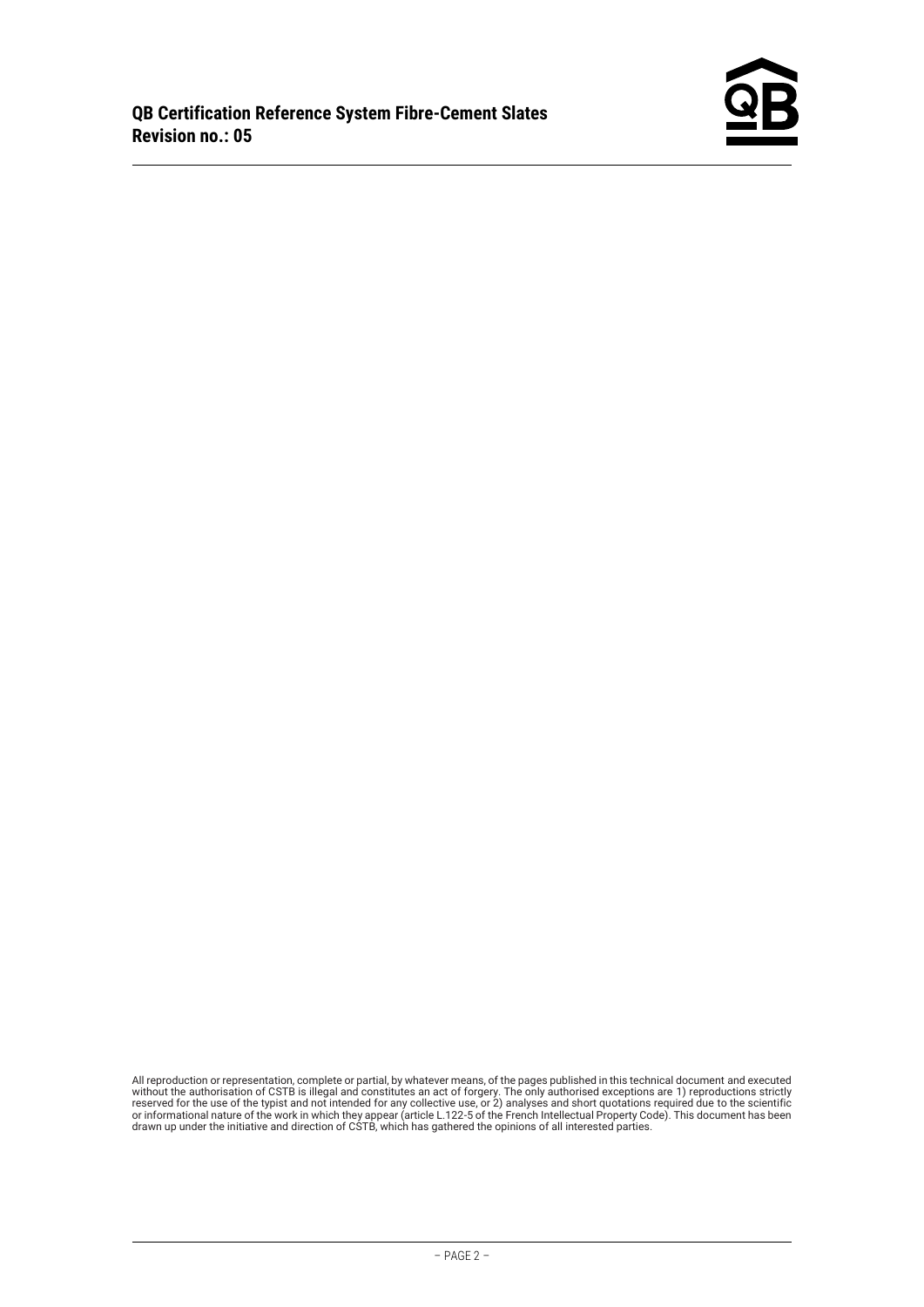

# **TABLE OF CONTENTS**

| 1.1 |                                                                            |  |
|-----|----------------------------------------------------------------------------|--|
| 12  |                                                                            |  |
| 1.3 |                                                                            |  |
|     |                                                                            |  |
| 2.1 |                                                                            |  |
| 2.2 |                                                                            |  |
| 2.3 |                                                                            |  |
| 2.4 | The quality management provisions: audit reference system 13               |  |
| 2.5 |                                                                            |  |
| 2.6 | Conditions for terminating marking or for removing the mark in the case of |  |
|     |                                                                            |  |
| 3.1 |                                                                            |  |
| 3.2 |                                                                            |  |
| 3.3 |                                                                            |  |
| 3.4 |                                                                            |  |
| 3.5 |                                                                            |  |
|     |                                                                            |  |
| 4.1 |                                                                            |  |
| 4.2 |                                                                            |  |
| 4.3 |                                                                            |  |
| 4.4 |                                                                            |  |
| 4.5 |                                                                            |  |
|     |                                                                            |  |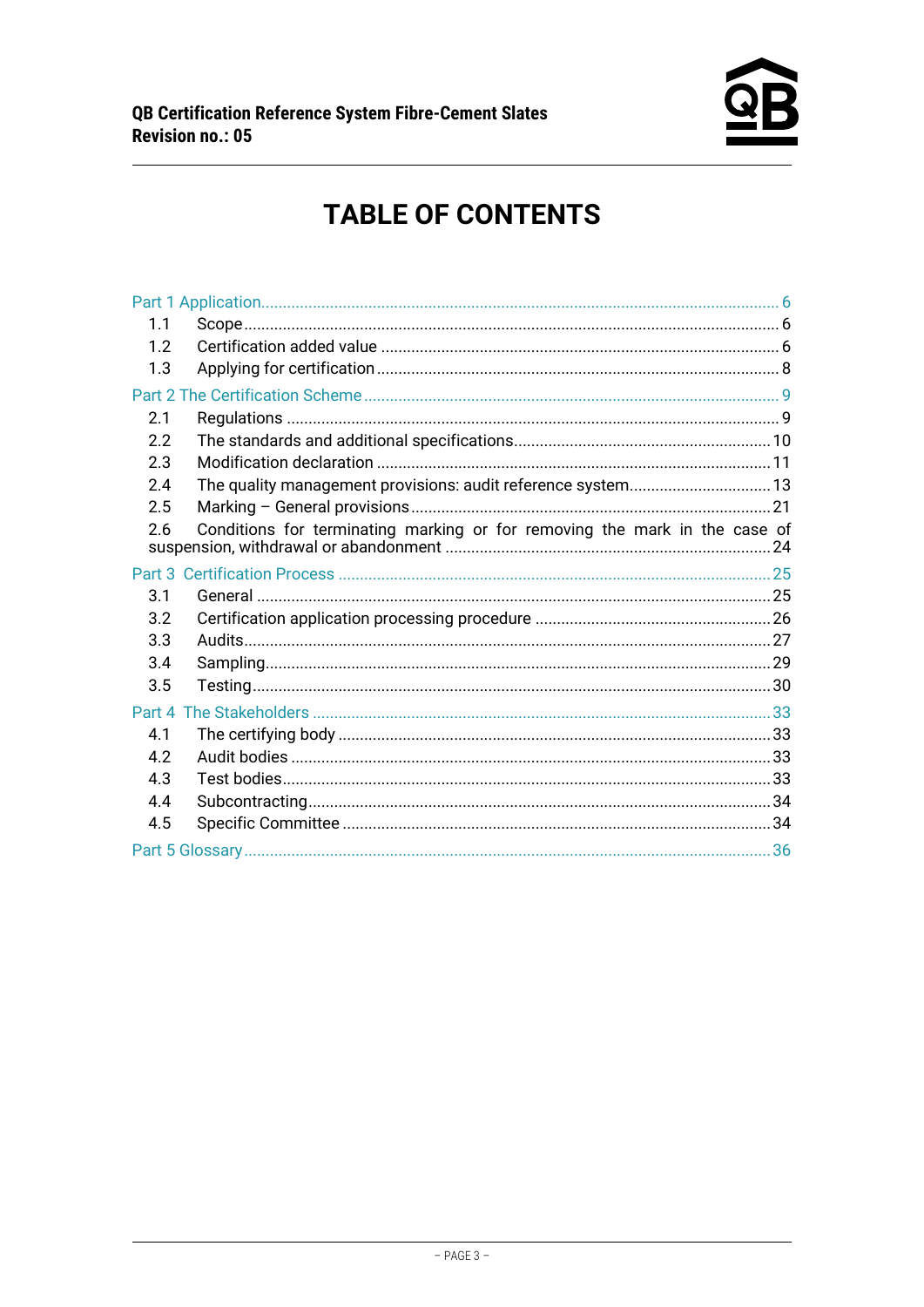

This certification reference system was approved by the CSTB Technical Department on 12/04/2022.

It cancels and replaces all previous versions.

As a certifying body accredited by the COFRAC under number 5-0010 (scope of accreditation available at [www.cofrac.fr\)](http://www.cofrac.fr/), CSTB undertakes to draft certification reference systems that meet appropriate requirements with regard to the quality of the products, their suitability for use and their durability.

This certification reference system may therefore be revised, in whole or in part, by CSTB, after the interested parties have been consulted.

#### **MODIFICATION HISTORY**

| <b>Modified</b><br>Part | <b>Revision</b><br>No. | <b>Effective date</b> | <b>Modification made</b>                                                                                                                                                                                                                                                                                                                                                                                                                                                                                                                                                                  |
|-------------------------|------------------------|-----------------------|-------------------------------------------------------------------------------------------------------------------------------------------------------------------------------------------------------------------------------------------------------------------------------------------------------------------------------------------------------------------------------------------------------------------------------------------------------------------------------------------------------------------------------------------------------------------------------------------|
| The whole<br>document   | 00                     | <b>March 2013</b>     | <b>Creation of Specific Requirements</b>                                                                                                                                                                                                                                                                                                                                                                                                                                                                                                                                                  |
| § 5.3                   | 01                     | September<br>2014     | Inspection upon receipt - Length of the audit                                                                                                                                                                                                                                                                                                                                                                                                                                                                                                                                             |
| The whole<br>document   | 02                     | June 2017             | - Updating of the certification reference system<br>structure including the QB mark.<br>- Removal of the transition period between the<br>CERTIFIE CSTB CERTIFIED mark and the QB<br>mark<br>product<br>packaging,<br>products'<br>on<br>accompanying documents and communication<br>media or commercial documents.<br>- Inclusion of Regulation (EU) no. 305/2011 of the<br>European Parliament and Council of 9 March<br>2011.<br>Approach to the assessment of<br>the<br>complementary requirement in Standard ISO<br>9001 version 2015 compared to Standard ISO<br>9001 version 2008. |
| $§$ 2.4                 |                        |                       | Previously in §2.2, the table of continuous<br>inspections, the inspection procedures and the<br>environmental declarations were included in this<br>paragraph.                                                                                                                                                                                                                                                                                                                                                                                                                           |
| $§$ 3.4                 | 27 05 2020<br>03       |                       | Clarification on sampling procedures for slates<br>being audited, for corroboration tests and<br>retests.                                                                                                                                                                                                                                                                                                                                                                                                                                                                                 |
| $§$ 3.5                 |                        |                       | Previously in §2.2, the admission/extension<br>tests table was included in this paragraph.                                                                                                                                                                                                                                                                                                                                                                                                                                                                                                |
| 2.4.2<br>S<br>point 1   | 04                     | 02 04 2021            | Removal of the raw material inspection table.                                                                                                                                                                                                                                                                                                                                                                                                                                                                                                                                             |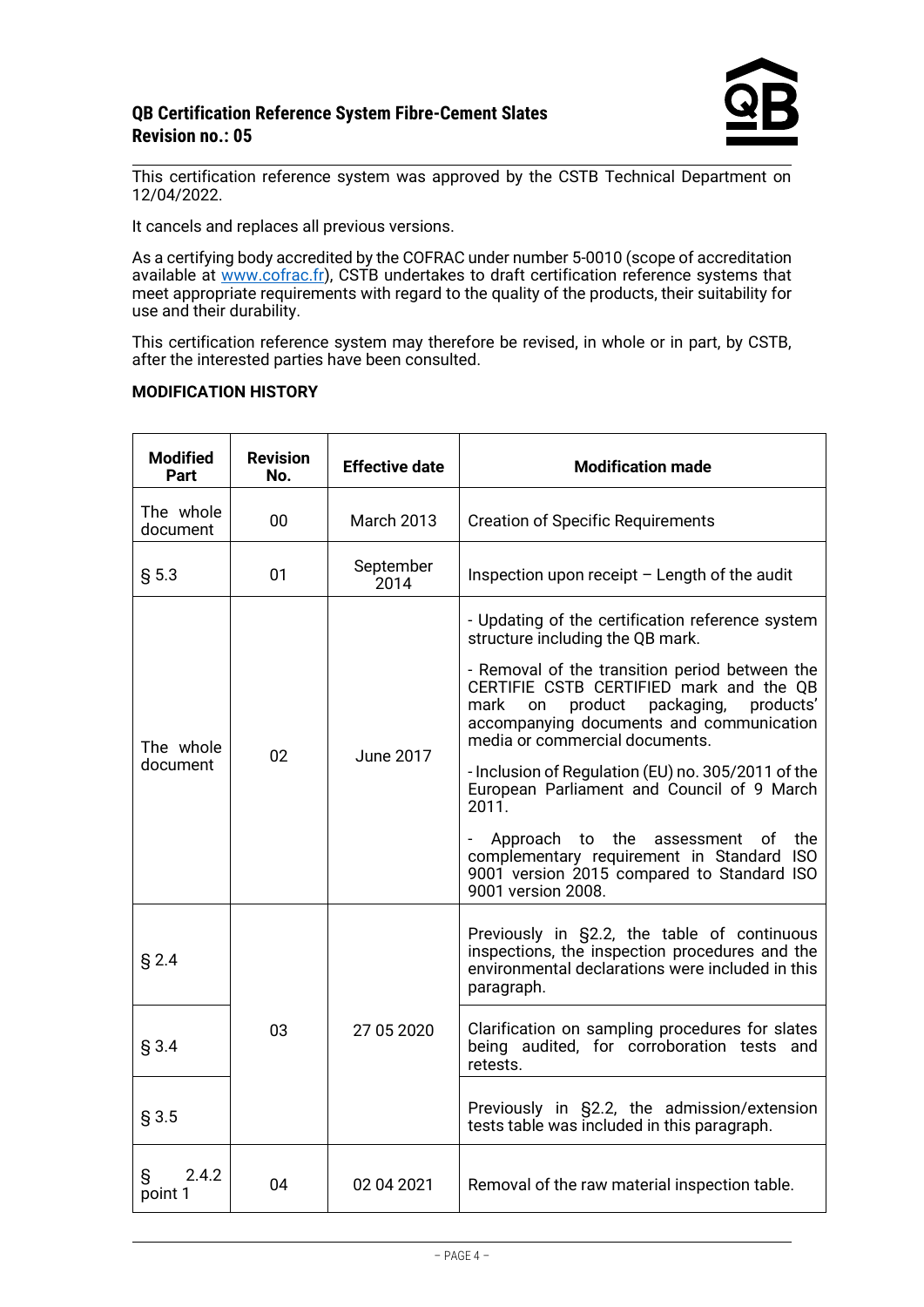

| <b>Modified</b><br>Part | <b>Revision</b><br>No. | <b>Effective date</b> | <b>Modification made</b>                                                                                              |
|-------------------------|------------------------|-----------------------|-----------------------------------------------------------------------------------------------------------------------|
| § 3.4.2                 | 04                     | 02 04 2021            | Addition of the deadline for sending samples to<br>the mark laboratory (15 days).                                     |
| § 3.4.3                 |                        |                       | Addition of the decision-making by CSTB<br>regarding non-conformities as part of retesting in<br>the mark laboratory. |
| § 3.5.2                 |                        |                       | Explanation of test procedures for follow-up<br>audits.                                                               |
| Part 4                  |                        |                       | Updating of the name of the Direction Enveloppe<br>du Bâtiment [Building Envelope Division].                          |
| § 1.2                   |                        |                       | Change regarding the reduction of audit<br>frequency                                                                  |
| § 2.4.2                 |                        |                       | Removal of the reduction of audit frequency for<br>the ISO 9001 certified manufacturers                               |
| § 3.3.2                 | 05                     | 12 04 2022            | Removal of the reduction of audit frequency for<br>the ISO 9001 certified manufacturers                               |
| Part 4                  |                        |                       | Update on the CSTB's mark laboratory address                                                                          |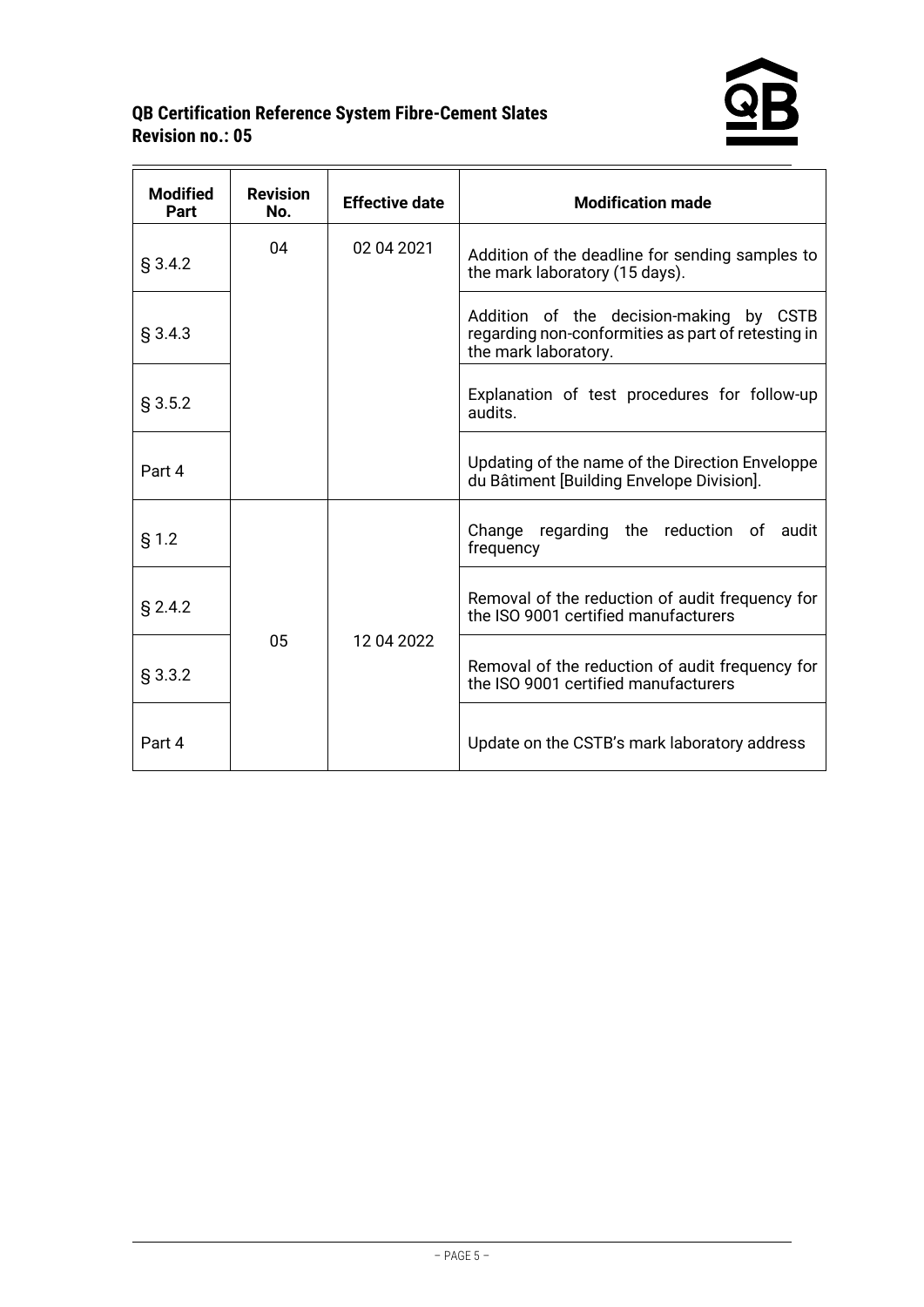# <span id="page-5-0"></span>Part 1 Application

# <span id="page-5-1"></span>**1.1 Scope**

This certification reference system currently concerns fibre-cement slates that comply with the below standards.

The QB mark strives to inspect:

- the safety characteristics for people, pets and goods when required in consideration of the normal, routine use of the products,
- and/or the suitability for use.
- and/or the durability of the products,
- and/or any complementary characteristics to enable them to stand out in the market.

Certified fibre-cement slates benefit from a positive assessment of their suitability for use, in reference to the NF DTU 40.13 specifications, a Technical Appraisal or any other positive technical assessment of a construction system including the fibre-cement slate and compatible with the other systems with which this system is combined to build a structure.

Note: a construction procedure covers the whole process from design to execution, leading to the processing of a product or the use of a service for the execution of parts of works.

The certified characteristics are identified in § 1.2 below.

This certification does not cover fibre-cement accessories.

# <span id="page-5-2"></span>**1.2 Certification added value**

Certification is recognition from a third party that the characteristics are compliant, demonstrating the added value of the fibre-cement slates.

The certified characteristics of the fibre-cement slates application are the following:

According to Standard EN 492 in force:

- Composition (NT)
- Geometric characteristics
- Bending moment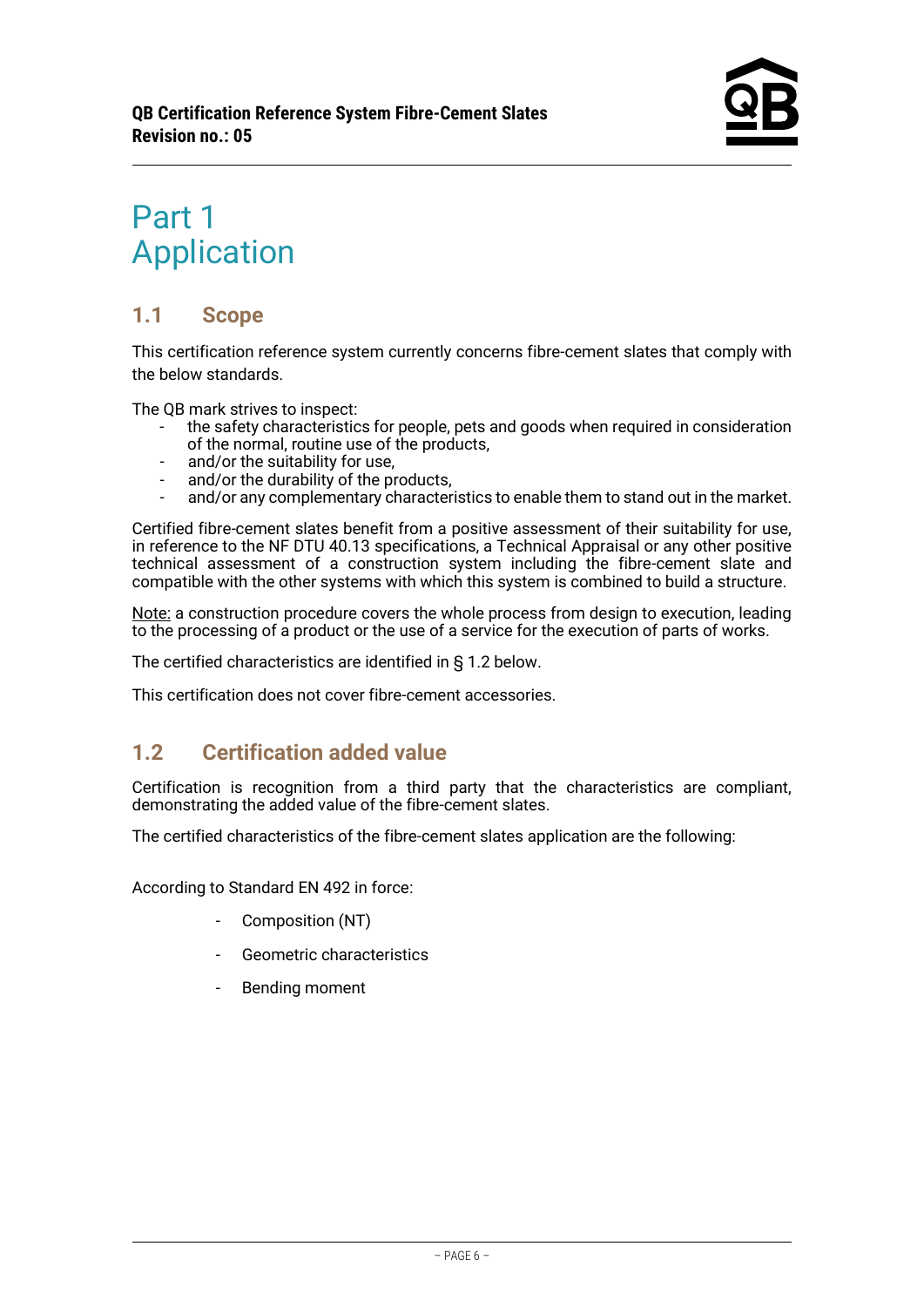| ilicusulcs.                                                                                                                                                                                                |                  |                                              |
|------------------------------------------------------------------------------------------------------------------------------------------------------------------------------------------------------------|------------------|----------------------------------------------|
|                                                                                                                                                                                                            | <b>Admission</b> | <b>Continued</b><br>monitoring               |
| Production audit carried out by a qualified technical<br>auditor:                                                                                                                                          |                  |                                              |
| Verification that the production inspections<br>and records have been carried out: raw<br>materials, manufacturing, finished products,<br>etc.                                                             |                  | <b>Yes</b>                                   |
| Verification of the quality command<br>$\overline{\phantom{a}}$<br>provisions: metrology, packaging, storage,<br>traceability, product marking, processing of<br>non-conformities and customer complaints. | <b>Yes</b>       | <b>Frequency:</b><br>2 annual audit s) $(*)$ |
| Supervision of certified characteristics tests<br>carried out by the applicant, where applicable.                                                                                                          |                  |                                              |
| Tests carried out by a laboratory recognised by the<br>certifying body (independent and competent):                                                                                                        |                  | <b>Yes</b>                                   |
| Samples taken by the certifying body and<br>carried out on the applicant/holder's site<br>and/or on the market.                                                                                            | <b>Yes</b>       | Frequency:<br>1 annual test<br>campaign(s)   |

CSTB is responsible for assessing the certified characteristics, with the following control measures:

**(\*)** The audit frequency is 2 annual audits. It may be reduced to 1 annual audit, provided that:

- − The production site has been certified QB more than 5 years;
- − the results of the previous assessments are very satisfactory for the past 3 years (the manufacturing unit has not been the subject of any critical deviation, warning or sanction).

After reduction, the audit frequency may be increased to 2 annual audit(s) when critical non-conformities are observed.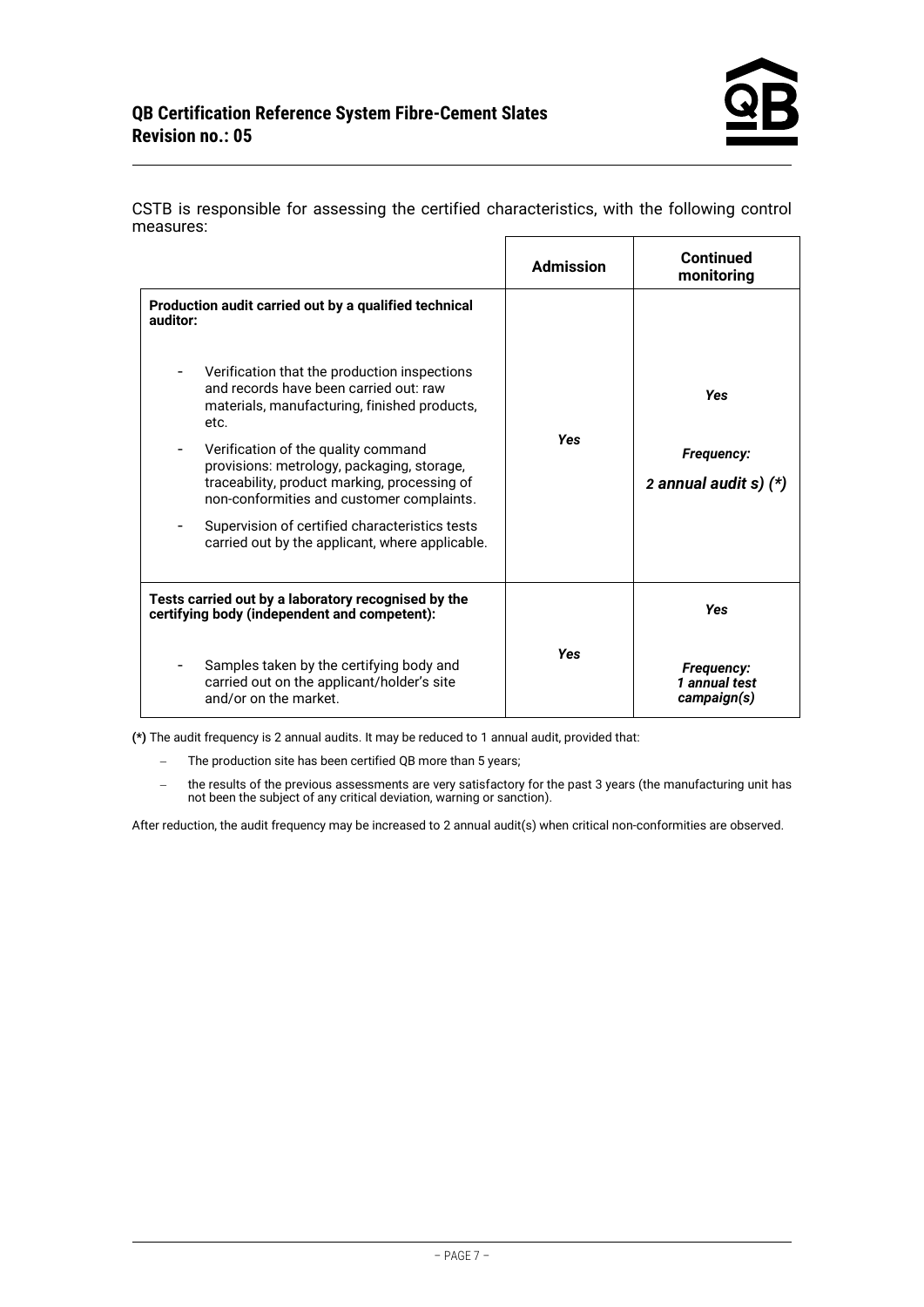# <span id="page-7-0"></span>**1.3 Applying for certification**

Any legal entity:

- manufacturing products within the scope defined above and that can comply with the technical requirements described in Part 2 of this document, or
- − distributing products included within the scope of application defined above and capable of complying with the technical specifications described in Part 2 of this document,

may request the right to use the QB mark Fibre-Cement Slates.

Such requests are referred to as 'applications' while the entities making them are referred to as 'applicants'.

Before applying, applicants must make sure that they meet the conditions defined in this certification reference system concerning their product and the sites concerned. It is the applicants' responsibility to make sure that the regulations applicable to their product are respected.

They must undertake to meet the same conditions throughout the entire duration of the use of the QB mark.

Note: When an applicant has subcontracted production

Applicants may subcontract part of the manufacturing process for the products covered by this Certification Reference System.

If so, they undertake to:

- be responsible for the effectiveness of the production control system as a whole in accordance with this certification reference system;
- be able to provide, on the one hand, the specifications that define the inspection operations that they impose on their subcontractor in order to comply with the requirements in this certification reference system and, on the other hand, the evidence regarding the subcontractor's skills in complying with those requirements.

Failure to comply with all of the commitments may lead to a halt to or suspension of the examination of applicants' files.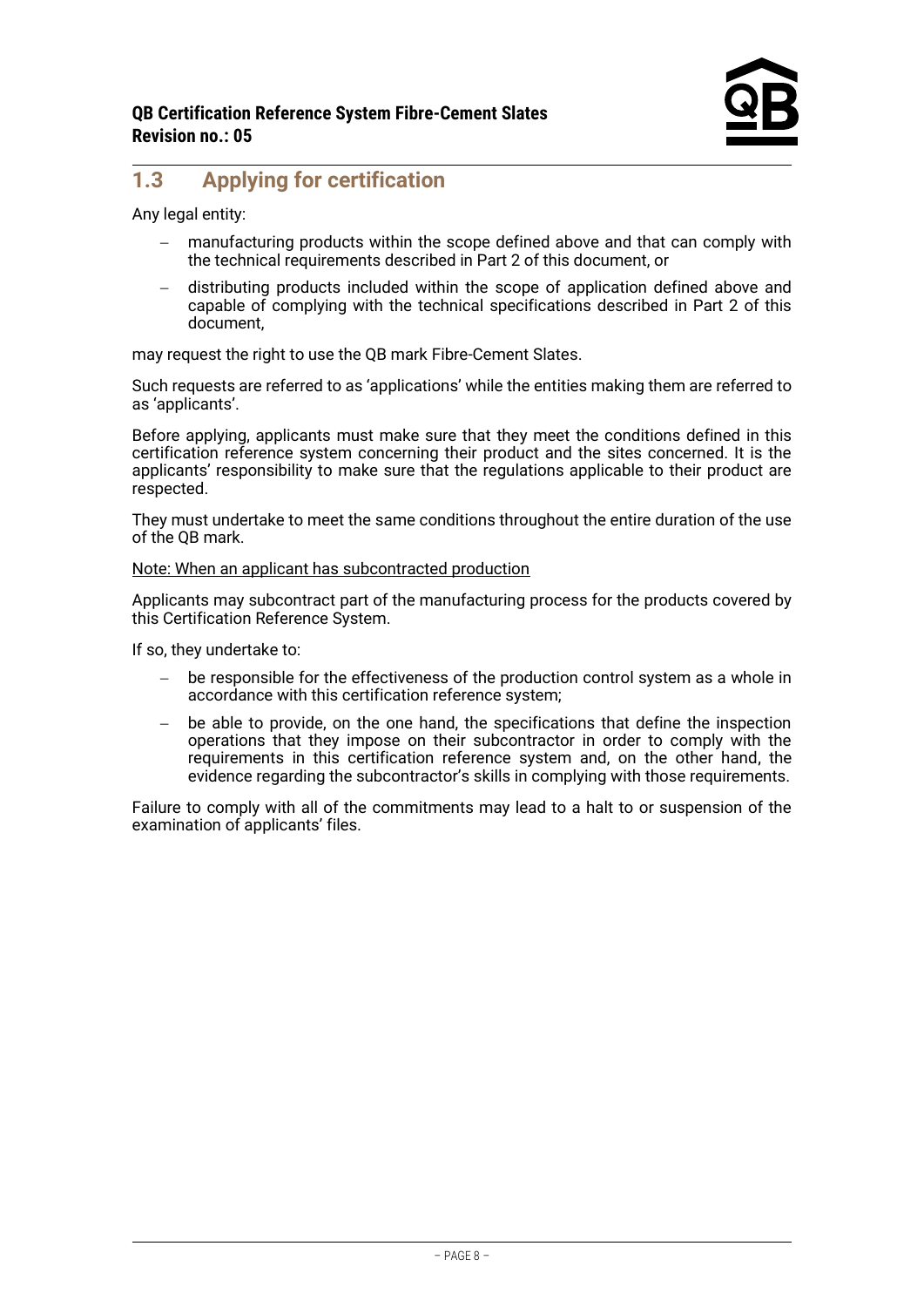# <span id="page-8-0"></span>Part 2 The Certification Scheme

The certification scheme for the Fibre-Cement Slates application consists of this certification reference system, which references:

- − the QB mark General Requirements, which set the organisation and conditions for use of the mark;
- − the standards referred to in § 2.2.1,
- − the additional technical specifications referred to in § 2.2.2.

This certification reference system falls under the framework of the certification of non-foodrelated products and services, as provided for in the French Consumer Code (articles R-433- 1 to R 433-2 and L 433-3 to L 433-11). It specifies the conditions for applying the General Requirements of the QB mark to the products defined in Part 1.

# <span id="page-8-1"></span>**2.1 Regulations**

The granting of the right to use the QB mark in no way substitutes CSTB's responsibility for the legal responsibility on the company holding the OB mark usage right.

As regards the regulatory requirements covered by this certification reference system, the applicant/holder shall submit to the certifying body during the certification audits the documentary evidence defined in the regulations and attesting to the compliance of their product with the regulatory requirements.

The documentary evidence must be communicated to CSTB as part of the examination of the admission/extension file.

If the product has been modified, the documentary evidence must be presented to the auditor as part of the monitoring audit, by any appropriate means.

The applicant/holder is held responsible to the certifying body for any inaccurate, deceptive and/or non-compliant documentary evidence with regard to the definition of documentary evidence as laid down in the regulations.

The certifying body's tasks do not lie in proving conformity of a product to the regulatory requirements listed in this document. Those tasks are strictly incumbent upon the bodies approved by the authorities in charge of applying each of the regulations concerned.

The main regulations that apply to launching products on the French market, and for which the applicants/holders shall submit to the certifying body a document attesting to their products' compliance with the regulations, are listed below.

The QB mark only does not apply to NT type products, due to decree no. 96-1133 of 24 December 1996 banning asbestos.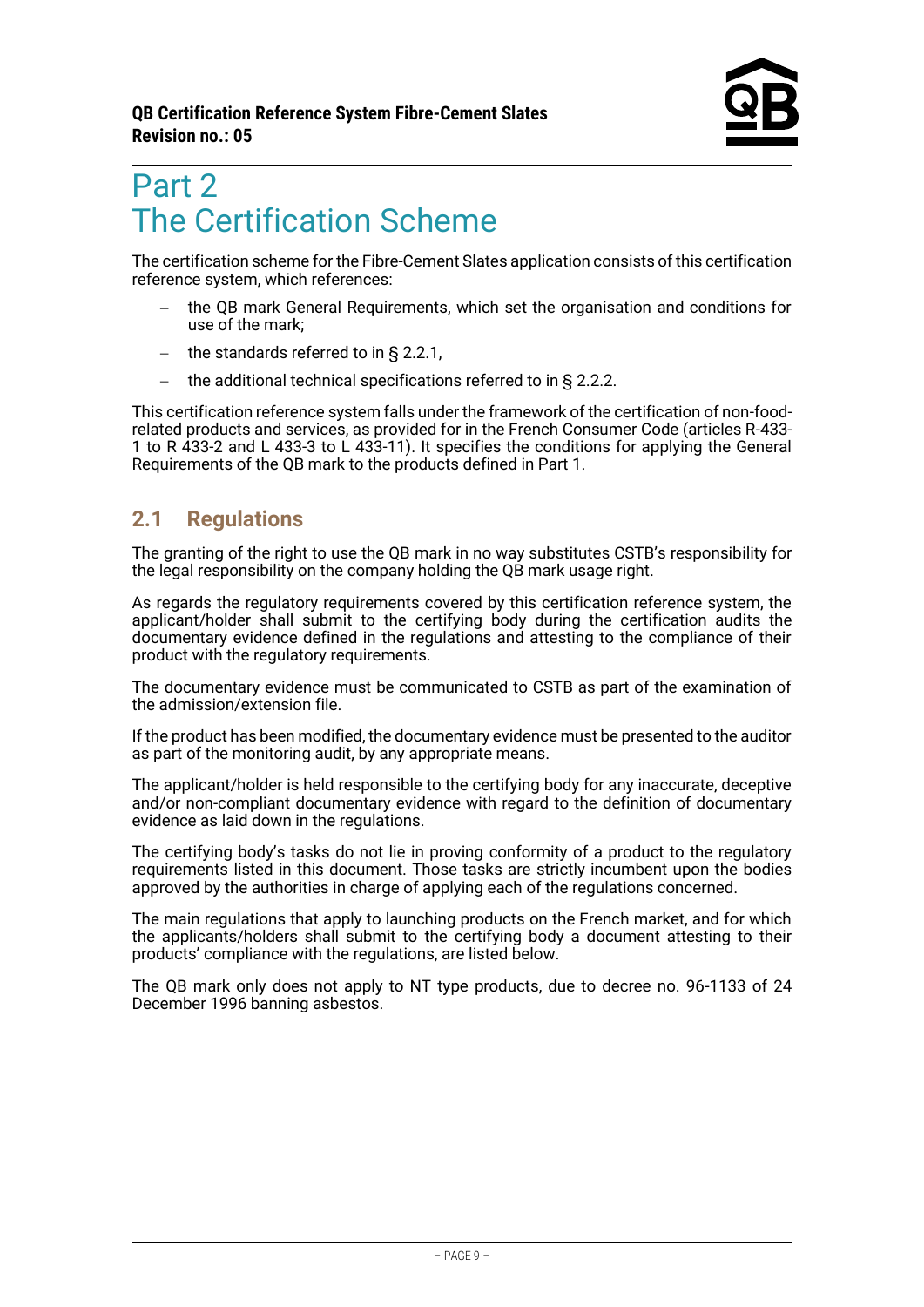

| <b>Regulations</b>                                                                                                                                                                                                                                                                                                                                                                                                                                                                                                                                                                                                                                                                                                                                                                              | Documentary evidence required                                                                                              |
|-------------------------------------------------------------------------------------------------------------------------------------------------------------------------------------------------------------------------------------------------------------------------------------------------------------------------------------------------------------------------------------------------------------------------------------------------------------------------------------------------------------------------------------------------------------------------------------------------------------------------------------------------------------------------------------------------------------------------------------------------------------------------------------------------|----------------------------------------------------------------------------------------------------------------------------|
| Article L121-2 of the Consumer Code:<br>"Trade practice is regarded as deceptive if it is done<br>in either of the following circumstances:<br>2° "When it is based on allegations, information or<br>presentations that are false or likely to mislead and<br>that cover at least one of the following elements:<br>b) The essential characteristics of the goods or<br>services, namely: their substantial qualities, their<br>composition, accessories, origin and quantity, the<br>manufacturing method and manufacturing date, the<br>conditions of use and their suitability for use, their<br>properties and the results expected from their use, as<br>well as the results and main characteristics related<br>to the tests and inspection carried out on those<br>goods and services.' | Trade name of the product<br>Commercial<br>presentation of the<br>product<br>(brochures, website, etc.)                    |
| Regulation (EU) no. 305/2011 of the European<br>Parliament and Council of 9 March 2011.                                                                                                                                                                                                                                                                                                                                                                                                                                                                                                                                                                                                                                                                                                         | Declaration of performances.                                                                                               |
| Decree 2013-1264 of 23 December 2013 regarding<br>the environmental declaration of certain<br>construction products intended for use in building<br>work.                                                                                                                                                                                                                                                                                                                                                                                                                                                                                                                                                                                                                                       | Verified individual or collective Environmental<br>Declaration(s) in the case of an environmental<br>claim on French soil. |

# <span id="page-9-0"></span>**2.2 The standards and additional specifications**

For the references that indicate a date of implementation or an index, only the version cited is applicable. For references that do not indicate a date of implementation or index, the most recent version of the reference document applies (including any amendments).

#### **2.2.1 APPLICABLE STANDARDS**

− NF EN 492 and NF DTU 40.13 in force.

#### **2.2.2 COMPLEMENTARY TECHNICAL SPECIFICATIONS**

In addition to the requirements set out above, the products shall comply with the complementary specifications laid down in the following documents: not applicable for QB 17.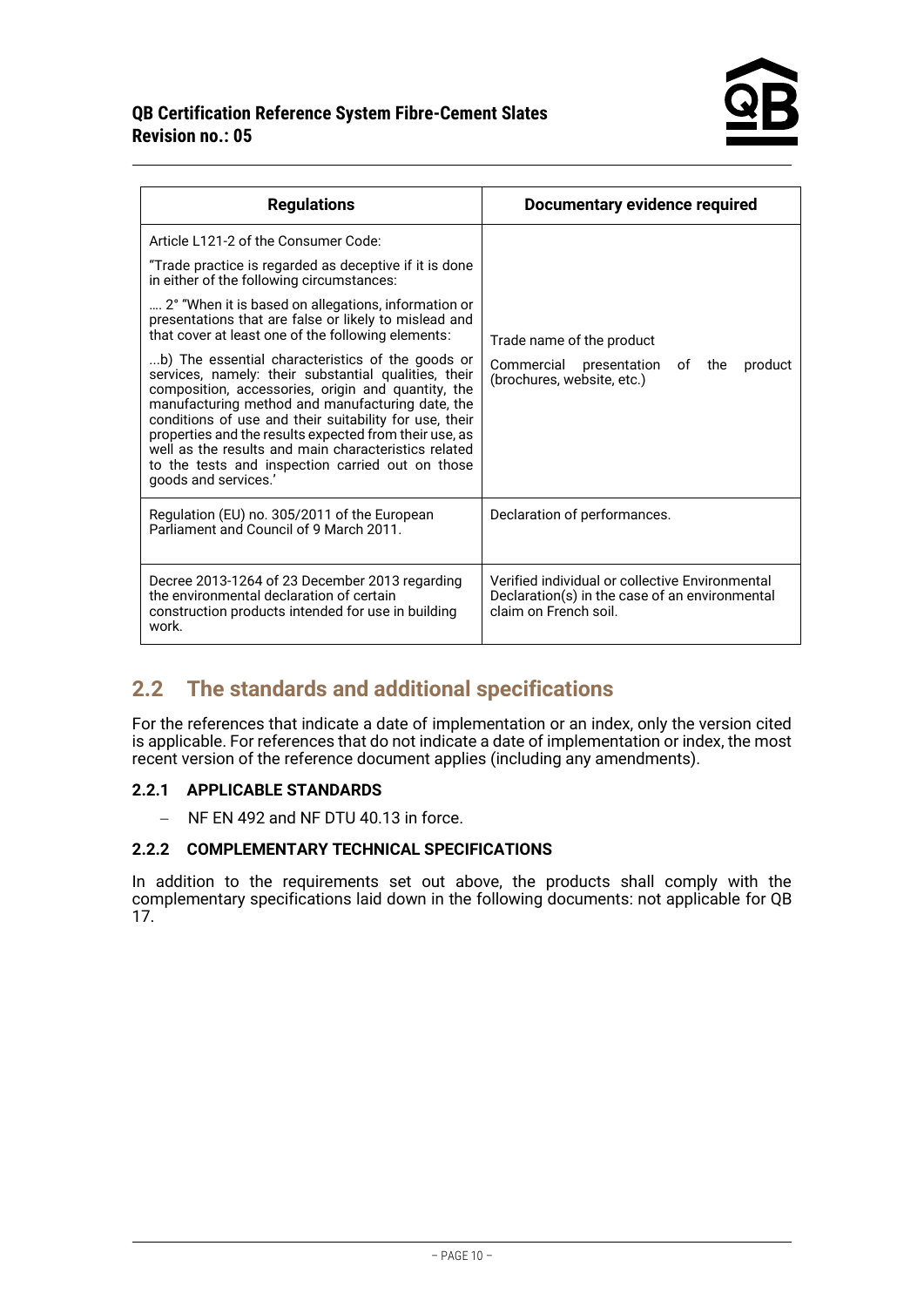# <span id="page-10-0"></span>**2.3 Modification declaration**

This paragraph specifies the information that the holder of the right to use the QB mark must provide to CSTB and the procedures they must follow in the event of any modifications to:

- − the holder;
- − the manufacturing unit;
- − the quality organisation of the manufacturing unit;
- − the product.

Failure to respect this obligation as observed by CSTB may lead to a suspension or withdrawal of the right to use the OB mark.

In the cases not provided for earlier, CSTB determines whether the modifications bring the certification into question and if it is necessary to carry out a complementary quality assurance operation.

Depending upon the results of the examination, CSTB communicates the appropriate decision.

#### **2.3.1 MODIFICATION CONCERNING THE HOLDER**

Holders shall communicate in writing to CSTB any legal modification of their company or any modification in their company name.

In case of merger, liquidation or absorption of the holder, all rights to use the QB mark from which they might benefit shall automatically stop.

A new admission application may be submitted and its examination may be simplified depending upon the modifications made.

#### **2.3.2 MODIFICATION CONCERNING THE MANUFACTURING UNIT**

#### **- Case of a production transfer:**

Any transfer (in whole or in part) of the manufacturing unit of a certified product to another production site entails an immediate halt in the QB marking by the holder on the relevant products.

The holder shall declare this transfer in writing to CSTB, which will organise an audit of the new production unit and, as the case may be, have tests carried out.

The visit may be simplified or even cancelled when the new manufacturing unit is already familiar to CSTB.

The assessment and renewal decision procedures for certification are the same as those for admission as described in Part 3 of this certification reference system.

#### **- Case of a modified production process:**

The holder shall prove that the modification of the production process does not have an impact on the performances of the product's certified features (cf. § 2.4.2.: § 8.5.6. 9001 V15), and must inform CSTB of this.

#### **2.3.3 MODIFICATION CONCERNING THE MANUFACTURING UNIT'S QUALITY ORGANISATION**

The holder shall declare in writing to CSTB any modification relative to their quality organisation that may affect the conformity of the production to the requirements of this certification reference system.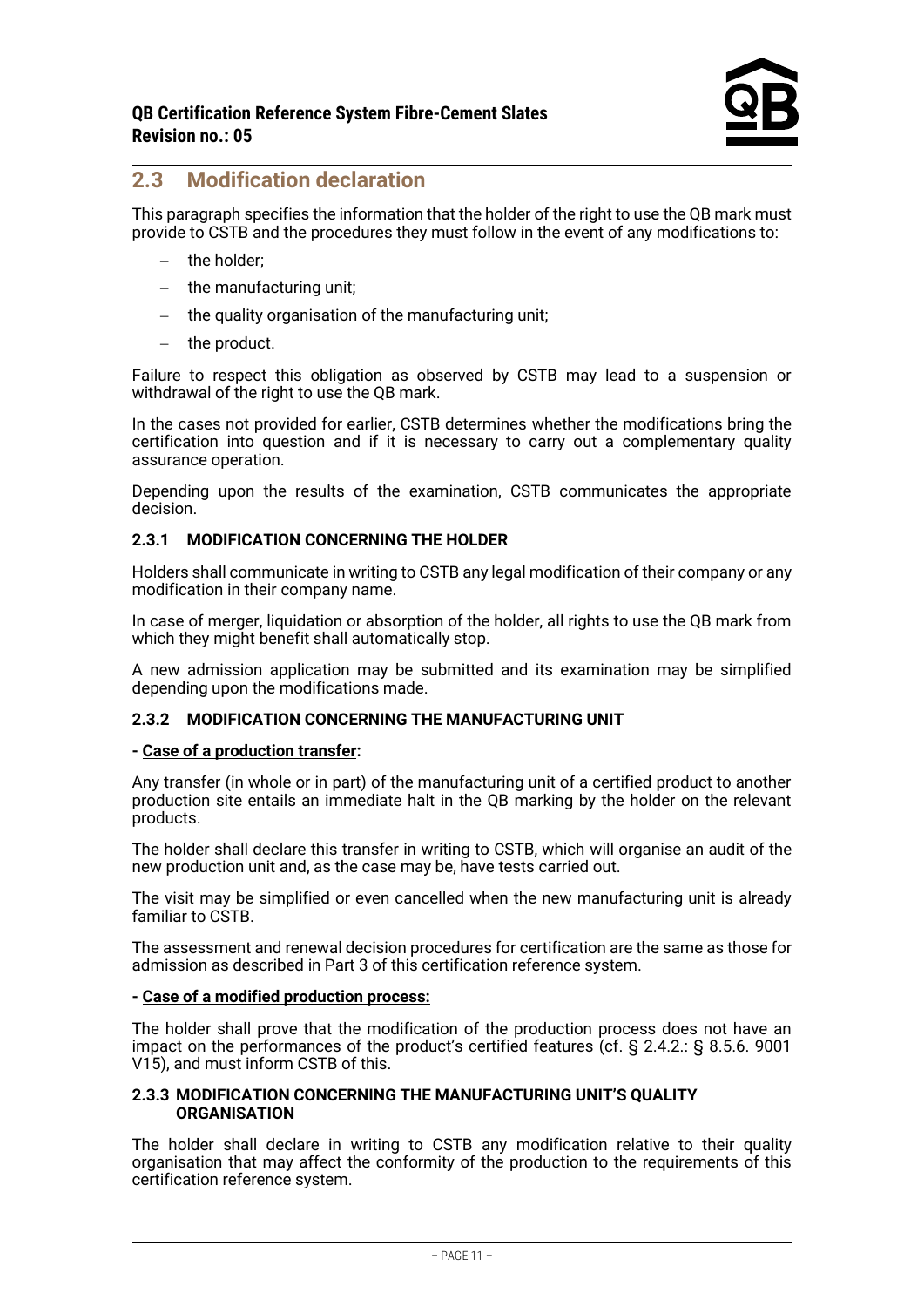In particular, they shall declare any change in the certification of their quality management system. If the distribution is carried out by a third party, where appropriate, the holder shall undertake to immediately inform CSTB of any modification made to the distribution of their products and, in particular, any halt in supply by the designated third party.

Any temporary halt in internal quality assurance operations for a certified product entails an immediate halt in the QB marking of this product by the holder, who must inform CSTB of this.

CSTB then communicates to the holder a decision to suspend the right to use the QB mark for a specific duration following which, if the right of use cannot be re-established, this holder's right to use the QB mark will be withdrawn.

#### **2.3.4 MODIFICATION CONCERNING THE CERTIFIED PRODUCT**

Any modification to the certified product when compared with the application dossier, likely to have an effect on the product's compliance with the requirements in the certification reference system, shall be declared in writing to CSTB.

Depending on the modification declared, CSTB determines whether this is a certification extension application.

In addition, any modification made to the certified product in the environmental declarations shall be declared, at least during the follow-up audit.

#### **2.3.5 TEMPORARY OR PERMANENT HALT IN PRODUCTION**

Any permanent or temporary halt in the production of the certified product (or range of products) or any abandonment of a right to use the QB mark shall be declared to CSTB in writing, specifying the time necessary to sell off the inventory of the QB-labelled products. CSTB shall notify the holder of the QB mark of the suspension or withdrawal of the right to use the QB mark. When the period indicated by the holder expires, the product is removed from the list of certified products.

Any temporary halt in the manufacture of the certified product (or range of products) must be the subject of a suspension of the right to use the QB mark for a maximum period of 6 months, renewable only once, if applicable. The total duration of the suspension of the right to use the QB mark for these products must not exceed one year. The lifting of the suspension may only be announced following an audit.

#### **2.3.6 MODIFICATION CONCERNING THE DISTRIBUTION CIRCUIT**

The holder shall commit to informing CSTB of any modification to the distribution of the certified products as soon as they become aware of such modification and, in particular, whenever they stop supplying a distributor who holds the right to use the QB mark, which means that the right to use the QB mark is no longer maintained.

The distributor whose right to use the QB mark has been maintained shall commit to informing CSTB of any modifications in their supplies that would result in the right to use the QB mark no longer being maintained.

The distributor's right to use the QB mark can only be validated after a new examination in accordance with Part 3 of this certification reference system.

#### **2.3.7 MODIFICATION CONCERNING THE APPLICABLE STANDARDS AND SPECIFICATIONS**

Should a standard be removed due to safety reasons, CSTB shall inform of this withdrawal of the right to use the QB mark, thus entailing an immediate halt by the manufacturer in the QB marking related to its production as well as the withdrawal of its QB-labelled products from marketing channels.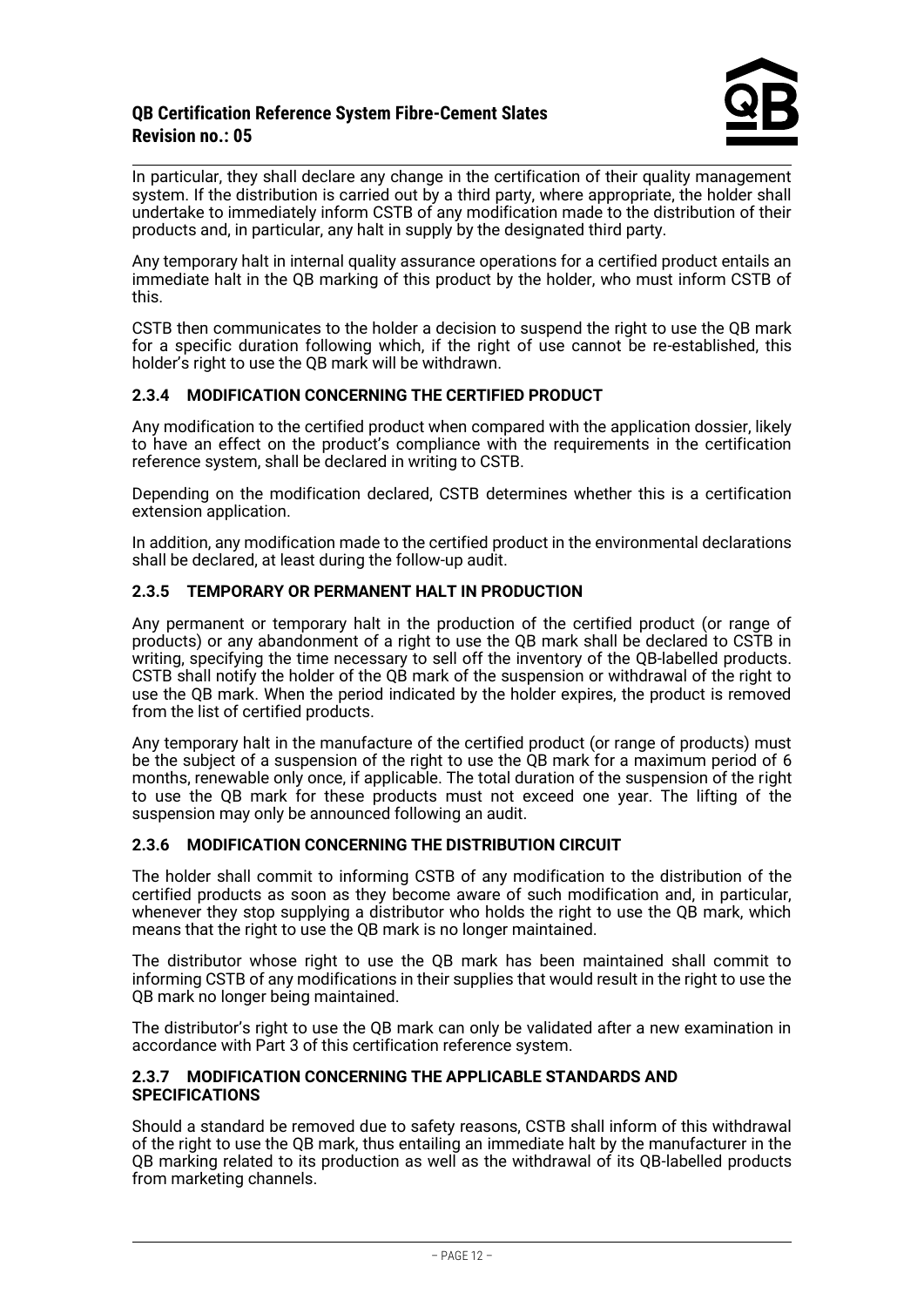# <span id="page-12-0"></span>**2.4 The quality management provisions: audit reference system**

#### **2.4.1 PURPOSE**

Applicants/holders and their distributors whose right to use the mark has been maintained are all responsible, within their respective roles, for the right to use the QB mark relative to the product in question.

Applicants/holders shall implement all the necessary ways and means to permanently guarantee the product's conformity with this certification reference system. In addition, they must manage their external service providers using all means to assess every component element of the product or external service(s) for which they are the applicant or holder of the right to use the certification mark.

This section sets the minimum measures that the applicant/holder shall implement in terms of quality management to ensure that the products are manufactured respecting the certification reference system at all times.

The quality system depends in part on the establishment by the applicant/holder of a set of organisational measures ensuring conformity of the delivered products with the standards and additional specifications, if applicable. These measures are described in section 2.4.2 below.

#### **2.4.2 MINIMUM REQUIREMENTS FOR QUALITY MANAGEMENT**

− Applicants/holders shall have implemented the ways and means that they possess, the existence and effectiveness of which are assessed based on the requirements of standard NF EN ISO 9001, version 2015.

If the manufacturing unit is not NF EN ISO 9001-certified, the applicant/holder must justify the introduction of a range of organisational provisions and a production control system to control conformity with the standards and additional specifications for the delivered products that meet at least the requirements in this certification reference system.

The audits are carried out according to Table 1 as follows. This table indicates the specific requirements in Standard NF EN ISO 9001, which must be verified in the context of the certification.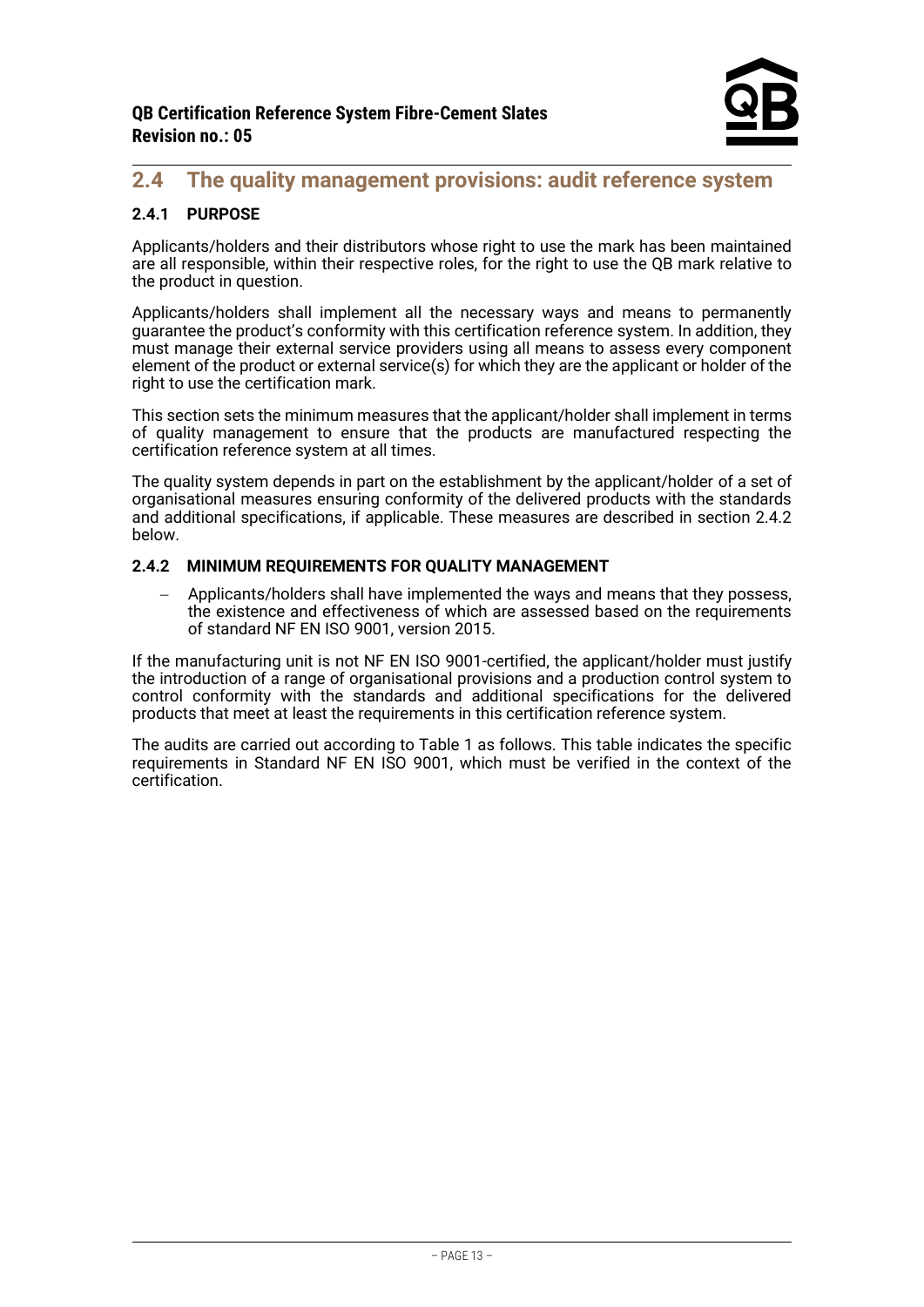

| § ISO 9001: | <b>Table 1 (Applicable Requirements)</b>                                  |                                                                                                                                                                                                                                       | <b>APPLICABLE</b>                                                                                                                                                                                               |
|-------------|---------------------------------------------------------------------------|---------------------------------------------------------------------------------------------------------------------------------------------------------------------------------------------------------------------------------------|-----------------------------------------------------------------------------------------------------------------------------------------------------------------------------------------------------------------|
| 2015        | <b>REQUIREMENTS</b>                                                       | <b>MINIMUM EVIDENCE EXPECTED</b>                                                                                                                                                                                                      | $(NA = not applicable)$                                                                                                                                                                                         |
|             |                                                                           | 4. Context of the organisation                                                                                                                                                                                                        |                                                                                                                                                                                                                 |
| 4.1.        | Understanding the organisation and<br>its context                         |                                                                                                                                                                                                                                       | <b>NA</b>                                                                                                                                                                                                       |
| 4.2.        | Understanding the needs and<br>expectations of interested parties         |                                                                                                                                                                                                                                       | <b>NA</b>                                                                                                                                                                                                       |
| 4.3.        | Determining the field of application<br>for the quality management system |                                                                                                                                                                                                                                       | <b>NA</b>                                                                                                                                                                                                       |
| 4.4.        | Quality management system and its<br>processes                            |                                                                                                                                                                                                                                       | <b>NA</b>                                                                                                                                                                                                       |
|             |                                                                           | 5. Leadership                                                                                                                                                                                                                         |                                                                                                                                                                                                                 |
| 5.1.        | Leadership and commitment                                                 |                                                                                                                                                                                                                                       | <b>NA</b>                                                                                                                                                                                                       |
| 5.2.        | Policy                                                                    |                                                                                                                                                                                                                                       | <b>NA</b>                                                                                                                                                                                                       |
| 5.3.        | Organisational roles, responsibilities<br>and authorities                 | * Organisation chart<br>* Description of responsibilities and<br>authorities<br>Examples: org chart, job sheets, etc.<br>* Person appointed to be responsible for<br>organising and efficiently implementing<br>the production system | <to be="" for="" persons<br="" used="">responsible for inspection or<br/>with a direct impact on<br/>critical points in making the<br/>product.&gt;<br/>All the items except:<br/>* ISO 9001 V15: §5.3 c,d</to> |
| 5.4.        | Communication                                                             |                                                                                                                                                                                                                                       | <b>NA</b>                                                                                                                                                                                                       |
|             |                                                                           | 6. Planning                                                                                                                                                                                                                           |                                                                                                                                                                                                                 |
| 6.1.        | Actions to address risks and<br>opportunities                             |                                                                                                                                                                                                                                       | <b>NA</b>                                                                                                                                                                                                       |
| 6.2.        | Quality objectives and planning to<br>achieve them                        |                                                                                                                                                                                                                                       | <b>NA</b>                                                                                                                                                                                                       |
| 6.3.        | Planning of changes (SMQ)                                                 |                                                                                                                                                                                                                                       | <b>NA</b>                                                                                                                                                                                                       |
|             |                                                                           | 7. Substrate                                                                                                                                                                                                                          |                                                                                                                                                                                                                 |
| 7.1.1.      | Resources - General points                                                |                                                                                                                                                                                                                                       | NА                                                                                                                                                                                                              |
| 7.1.3.      | Infrastructure                                                            |                                                                                                                                                                                                                                       | <b>NA</b>                                                                                                                                                                                                       |
| 7.1.4.      | Environment for the operation of<br>processes                             | Evidence of maintenance of the work<br>environment.<br>Examples: storage of a product and its<br>components to protect them from bad<br>weather, appropriate ambient conditions,<br>etc.                                              | <to be="" considered="" for<br="">processes related to the<br/>products/services to be<br/>provided&gt;</to>                                                                                                    |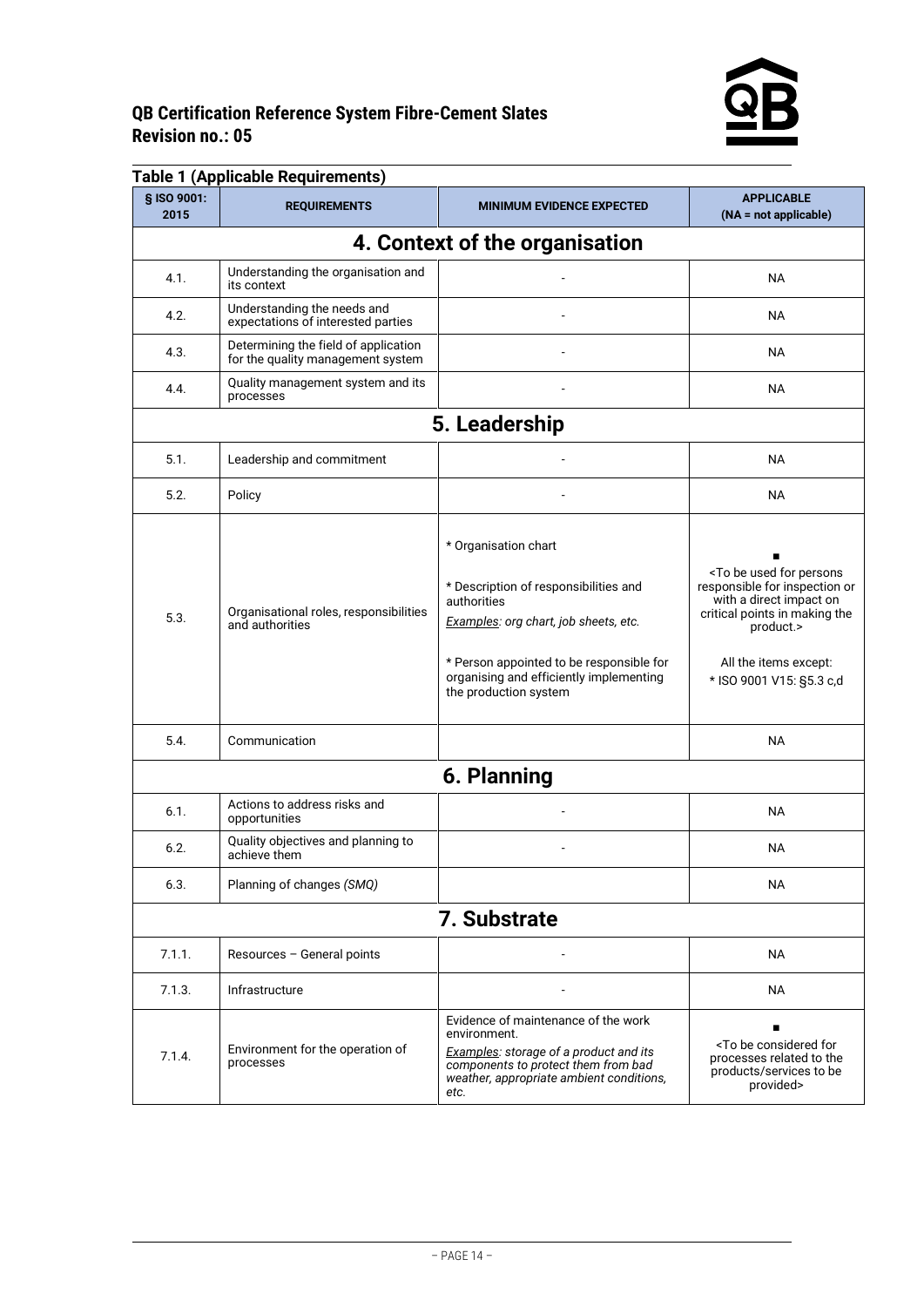

| § ISO 9001:<br>2015 | <b>REQUIREMENTS</b>                   | <b>MINIMUM EVIDENCE EXPECTED</b>                                                                                                                                                                                                                                                                                                                                                                                                                                                                                                                                                                                                                                                                                                                                                    | <b>APPLICABLE</b><br>$(NA = not applicable)$                                                                                                                       |
|---------------------|---------------------------------------|-------------------------------------------------------------------------------------------------------------------------------------------------------------------------------------------------------------------------------------------------------------------------------------------------------------------------------------------------------------------------------------------------------------------------------------------------------------------------------------------------------------------------------------------------------------------------------------------------------------------------------------------------------------------------------------------------------------------------------------------------------------------------------------|--------------------------------------------------------------------------------------------------------------------------------------------------------------------|
| 7.1.5.              | Monitoring and measuring<br>resources | * List of the inspection, measuring and<br>test equipment used on the product<br>production/service performance site<br>and/or in the laboratory,<br>* Identification of the equipment used to<br>determine its validity,<br>* Planning for the verification or<br>calibration of the equipment having an<br>impact on the validity of the results (in<br>particular the equipment used to perform<br>tests on certified characteristics),<br>* Evidence of verification and/or<br>calibration,<br>Examples: equipment data sheet,<br>verification or calibration report, etc.<br>* Evidence of connection to national or<br>international standards (where possible),<br>* Validation of software used to monitor<br>and measure the specified requirements,<br>where appropriate. | <to be="" considered="" for<br="">processes related to the<br/>products/services to be<br/>provided&gt;</to>                                                       |
| 7.1.6.              | Organisational knowledge              |                                                                                                                                                                                                                                                                                                                                                                                                                                                                                                                                                                                                                                                                                                                                                                                     | <b>NA</b>                                                                                                                                                          |
| 7.2.                | Competencies                          | * Compliance with test methods and<br>inspection provisions,<br>* Actions planned to acquire the<br>necessary competence (training, tutoring,<br>etc.), where appropriate.                                                                                                                                                                                                                                                                                                                                                                                                                                                                                                                                                                                                          | <to be="" for="" persons<br="" used="">responsible for inspection or<br/>with a direct impact on<br/>critical points in making the<br/>product.&gt;</to>           |
| 7.3.                | Awareness                             |                                                                                                                                                                                                                                                                                                                                                                                                                                                                                                                                                                                                                                                                                                                                                                                     | NA.                                                                                                                                                                |
| 7.5.                | Documented information                | * List of the internal and external<br>documented information.<br>Examples: Procedures, operating<br>procedures, test methods, inspection<br>instructions, quality records, etc.<br>* Evidence of control of internal and<br>external documents.<br>Example: Availability of the applicable<br>version of the test method, reference<br>system, inspection mechanisms, etc.                                                                                                                                                                                                                                                                                                                                                                                                         | <to be="" considered="" for<br="">processes related to the<br/>products/services to be<br/>provided&gt;<br/>Note: Quality Manuals are no<br/>longer required.</to> |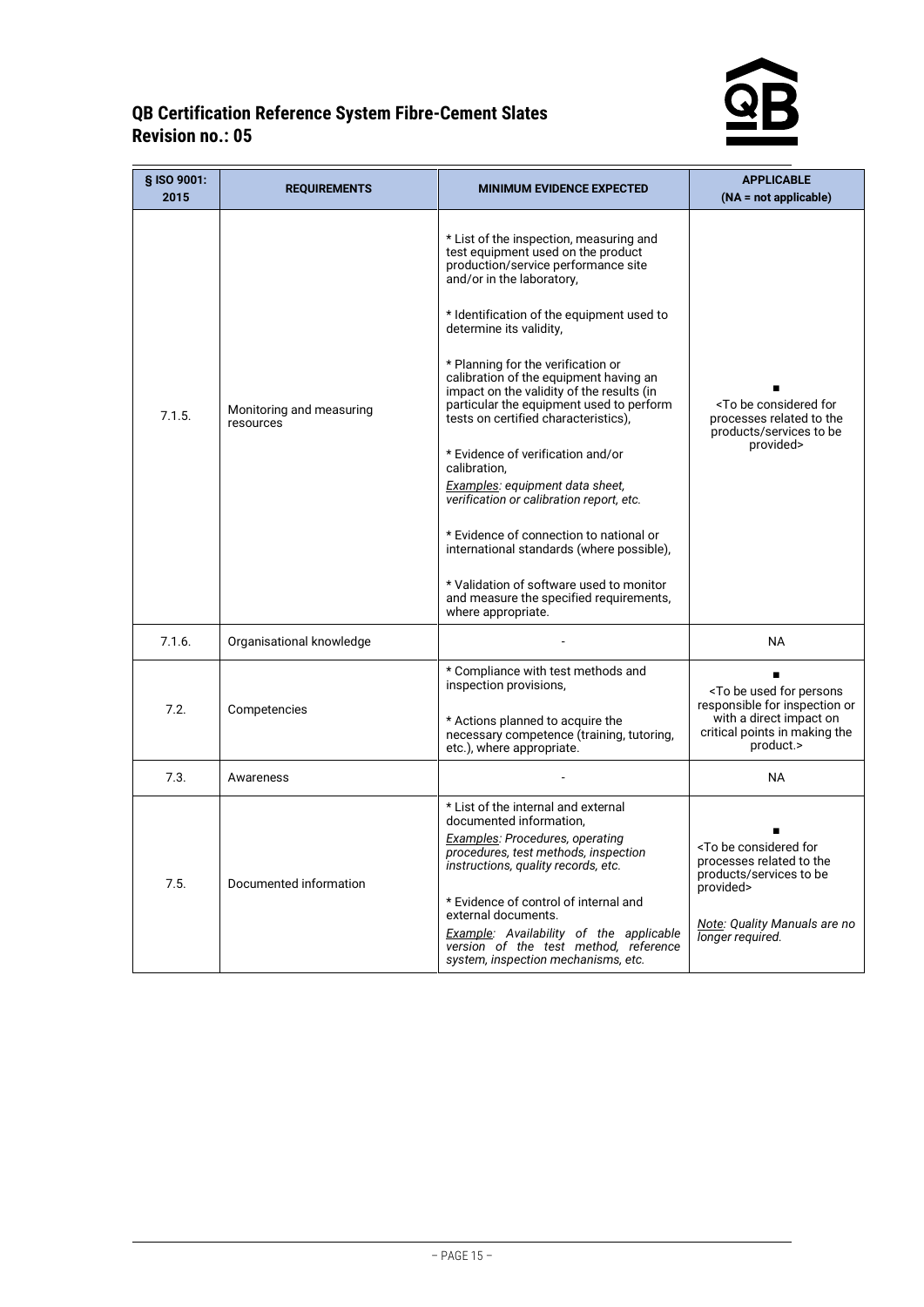

| § ISO 9001:<br>2015 | <b>REQUIREMENTS</b>                                                | <b>MINIMUM EVIDENCE EXPECTED</b>                                                                                                                                                                                                                                                                                                                                                                                                                                                                                                                                                                                                                                                     | <b>APPLICABLE</b><br>$(NA = not applicable)$                                                                                                                                                                                                                                                                                                                                                                                                                                                                                                                                                                                                        |  |  |
|---------------------|--------------------------------------------------------------------|--------------------------------------------------------------------------------------------------------------------------------------------------------------------------------------------------------------------------------------------------------------------------------------------------------------------------------------------------------------------------------------------------------------------------------------------------------------------------------------------------------------------------------------------------------------------------------------------------------------------------------------------------------------------------------------|-----------------------------------------------------------------------------------------------------------------------------------------------------------------------------------------------------------------------------------------------------------------------------------------------------------------------------------------------------------------------------------------------------------------------------------------------------------------------------------------------------------------------------------------------------------------------------------------------------------------------------------------------------|--|--|
|                     | 8. Operational activities                                          |                                                                                                                                                                                                                                                                                                                                                                                                                                                                                                                                                                                                                                                                                      |                                                                                                                                                                                                                                                                                                                                                                                                                                                                                                                                                                                                                                                     |  |  |
| 8.1.                | Operational planning and control                                   |                                                                                                                                                                                                                                                                                                                                                                                                                                                                                                                                                                                                                                                                                      | <b>NA</b><br>Note: Operational control:<br>Same as § ISO 9001<br>v15:8.5.1.                                                                                                                                                                                                                                                                                                                                                                                                                                                                                                                                                                         |  |  |
| 8.2.2.              | Determining requirements for<br>products and services              |                                                                                                                                                                                                                                                                                                                                                                                                                                                                                                                                                                                                                                                                                      | ΝA                                                                                                                                                                                                                                                                                                                                                                                                                                                                                                                                                                                                                                                  |  |  |
| 8.3.                | Design and development of<br>products and services                 |                                                                                                                                                                                                                                                                                                                                                                                                                                                                                                                                                                                                                                                                                      | NA.                                                                                                                                                                                                                                                                                                                                                                                                                                                                                                                                                                                                                                                 |  |  |
| 8.4.                | Control of externally provided<br>processes, products and services | * List of service providers<br>* Contract/order defining the<br>requirements of the applicant/holder of<br>the certification<br>* Evidence of the verification of raw<br>materials, components (1), services<br>purchased<br>* Evidence of the verification of<br>subcontracting conditions: transport,<br>handling, tests (2), etc.                                                                                                                                                                                                                                                                                                                                                 | <to be="" for="" raw<br="" used="">materials, bought-in<br/>components and external<br/>services affecting the<br/>quality of the<br/>product/service&gt;<br/>External providers:<br/>* supplier of raw materials,<br/>components, services<br/>integrated into the<br/>product/service<br/>* subcontractor of external<br/>services (e.g. tests,<br/>handling, transport, etc.)<br/>(*) Specific case of<br/>applicants/holders<br/>subcontracting part of their<br/>production<br/>CSTB audits the<br/>subcontractors (as provided<br/>for in the certification<br/>reference system)<br/>All the items except:<br/>* ISO 9001 v15: § 8.4.1.</to> |  |  |
| 8.5.1.              | Control of production and service<br>provision                     | * Information defining the characteristics<br>of products and services.<br>Examples: product plan/description of the<br>service.<br>* Information defining the activities to be<br>carried out and the results to be obtained.<br><b>Examples:</b> operating method(s), working<br>instruction(s), test method(s), certification<br>reference system (expected performance)<br>* Monitoring and measurement activities.<br>Examples: monitoring plan, inspection<br>procedures and instruction(s), test<br>method(s), etc.<br>* Conservation of documented<br>information proving the conformity of<br>products/services with the acceptance<br>criteria (Same as §8.6.ISO 9001 v15) |                                                                                                                                                                                                                                                                                                                                                                                                                                                                                                                                                                                                                                                     |  |  |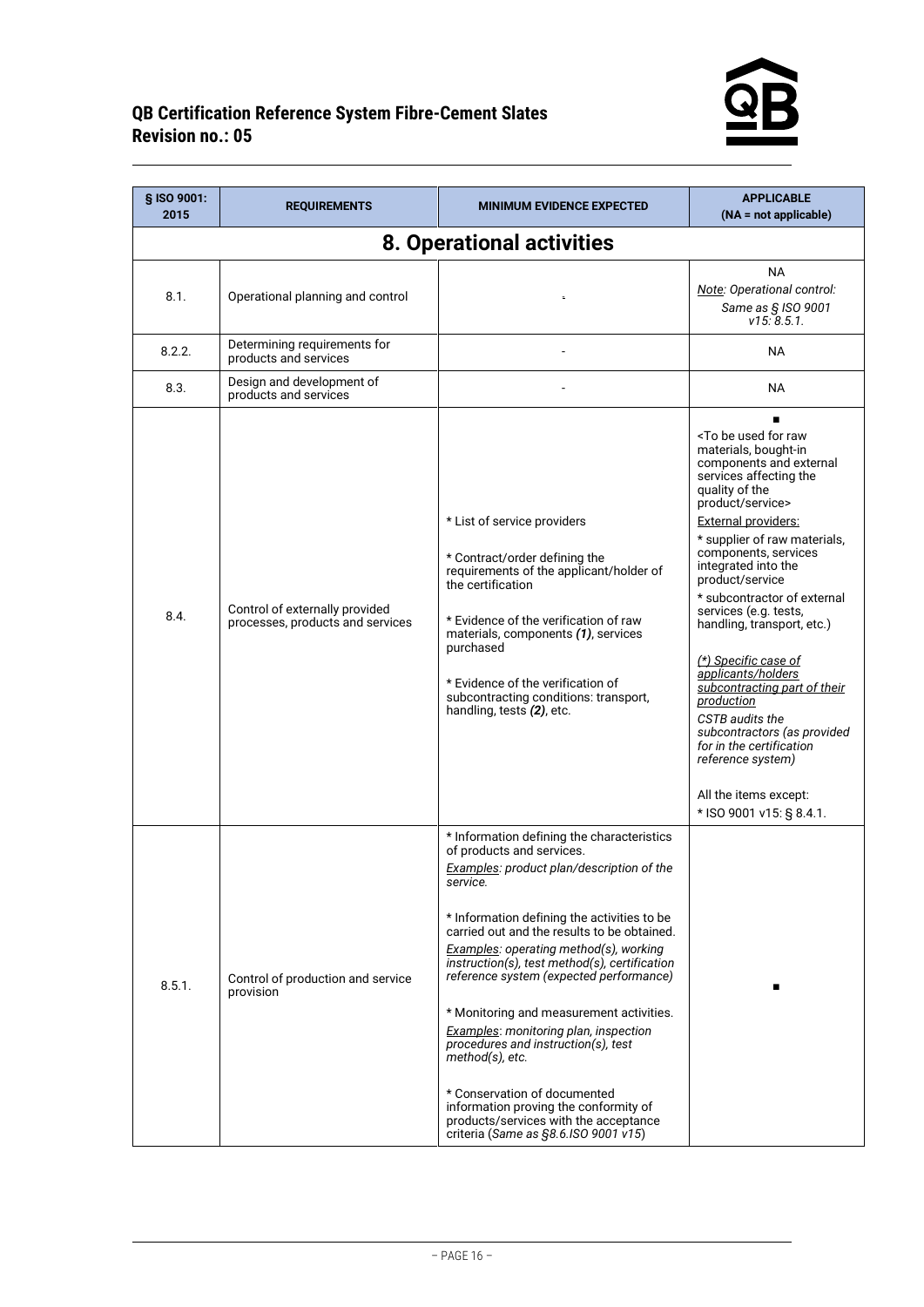

| § ISO 9001:<br>2015                       | <b>REQUIREMENTS</b>                                      | <b>MINIMUM EVIDENCE EXPECTED</b>                                                                                                                                                                                                                                                            | <b>APPLICABLE</b><br>$(NA = not applicable)$                                                           |
|-------------------------------------------|----------------------------------------------------------|---------------------------------------------------------------------------------------------------------------------------------------------------------------------------------------------------------------------------------------------------------------------------------------------|--------------------------------------------------------------------------------------------------------|
| 8.5.2.<br>Identification and traceability |                                                          | * Identification/Marking of the product in<br>accordance with the requirements in this<br>Certification Reference System.<br>* Marking of commercial documents in                                                                                                                           | <to all<br="" be="" considered="" in="">cases for identification (and<br/>for traceability, where</to> |
|                                           |                                                          | accordance with the requirements in this<br>Certification Reference System.                                                                                                                                                                                                                 | relevant)>                                                                                             |
| 8.5.3.                                    | Property belonging to customers or<br>external providers |                                                                                                                                                                                                                                                                                             | <b>NA</b>                                                                                              |
| 8.5.4.                                    | Preservation                                             | Verification that the product is preserved<br>throughout the production line<br>(identification, handling, storage,<br>packaging, transport, etc.)                                                                                                                                          |                                                                                                        |
| 8.5.5.                                    | Post-delivery activities                                 |                                                                                                                                                                                                                                                                                             | <b>NA</b>                                                                                              |
| 8.5.6.                                    | Control of changes (in<br>production/service provision)  | * Evidence of control over modifications in<br>the manufacturing process/provision of<br>service, particularly the impact of<br>modifications on the product's<br>performance:<br>- modification review,<br>- person authorising the modification and<br>all the necessary related actions. |                                                                                                        |
| 8.6.                                      | Release of products and services                         | * Provisions for the control of<br>products/services; records of the results<br>of inspections and the conformity with the<br>acceptance criteria (3)<br>* Names of the persons responsible for<br>releasing the finished products/services                                                 |                                                                                                        |
| 8.7.                                      | Control of non-conforming outputs                        | * Provisions for processing non-<br>conformities, including customer<br>complaints, and implementation of those<br>provisions (4)<br>* No dispensation granted as regards the<br>performance of a certified characteristic                                                                  |                                                                                                        |
|                                           |                                                          | 9. Performance assessment                                                                                                                                                                                                                                                                   |                                                                                                        |
| 9.1.                                      | Monitoring, measurement, analysis<br>and assessment      |                                                                                                                                                                                                                                                                                             | <b>NA</b>                                                                                              |
| 9.2.                                      | Internal audit                                           |                                                                                                                                                                                                                                                                                             | <b>NA</b>                                                                                              |
| 9.3.                                      | Management review                                        | Management review report                                                                                                                                                                                                                                                                    | $<$ NA $>$ or $<$ A $>$<br>Collect the opinion of the<br><b>Specific Committee</b>                     |
|                                           |                                                          | 10. Improvement                                                                                                                                                                                                                                                                             |                                                                                                        |
| 10.1.                                     | General                                                  |                                                                                                                                                                                                                                                                                             | <b>NA</b>                                                                                              |
| 10.2.                                     | Non-conformity and corrective<br>action                  | * Implementation of corrective action to<br>deal with non-conformities pertaining to<br>the certified product, including customer<br>complaints (5)                                                                                                                                         |                                                                                                        |
| 10.3.                                     | Continuous improvement                                   | * Effectiveness of the actions taken                                                                                                                                                                                                                                                        | NА                                                                                                     |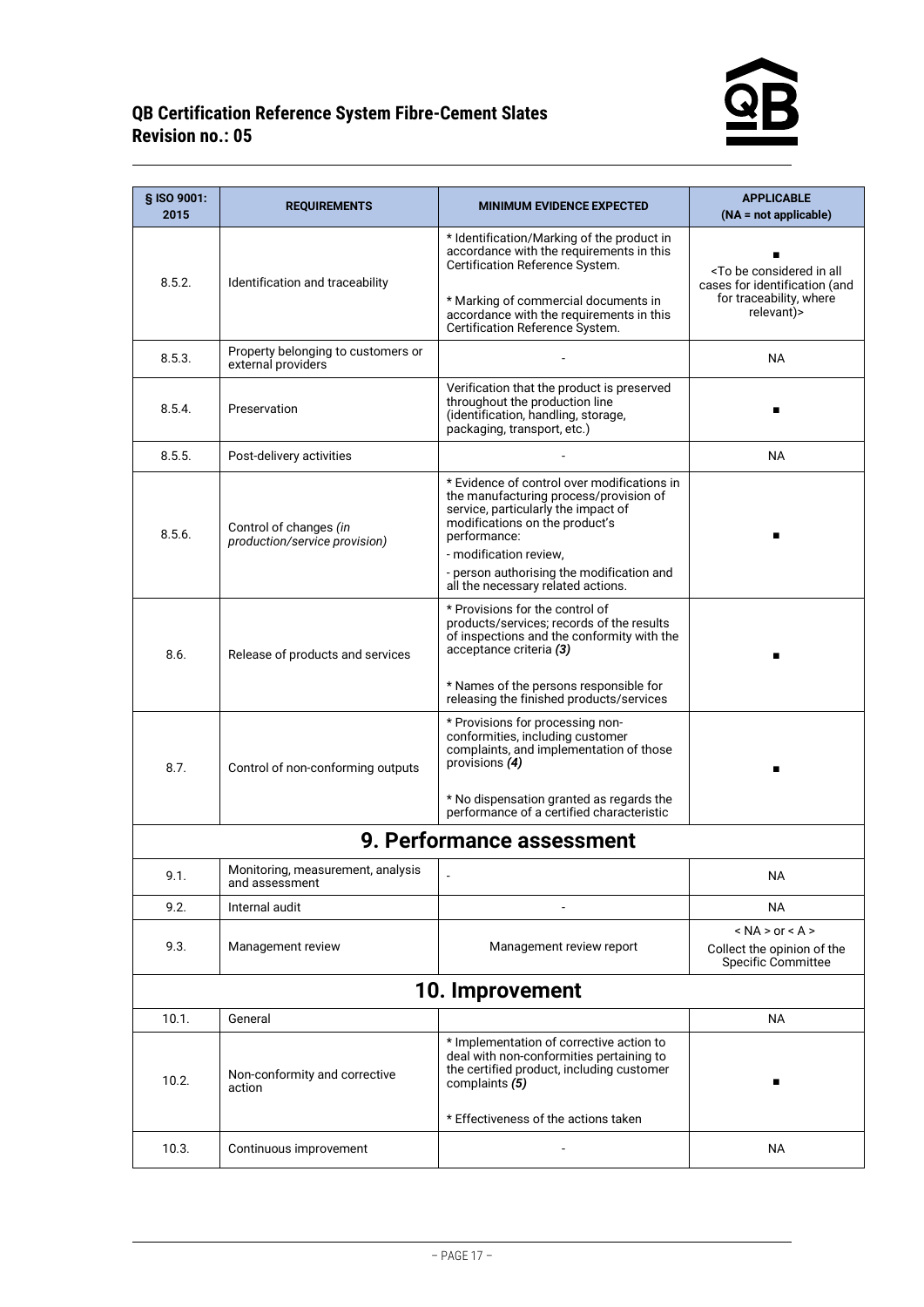#### **(1) Control of the product components**

Applicants/holders are required to carry out an inspection of all components used in the manufacture of their certified products upon receipt and in all cases prior to use.

The 'reception' internal quality control operation specified by the applicant/holder shall cover:

- − the inspection methods for products upon reception that assess compliance and/or regularities in relation to the expected characteristics,
- including, as applicable, rules for collecting product samples.

This inspection covers all control actions carried out by the supplier. For example: compliance sheet issued after a systematic inspection prior to delivery, which the applicant/holder requires the supplier to perform; supplier certified according to Standard NF EN ISO 9001 for relevant products or certified supplies; etc.

#### **(2) Subcontracting tests**

Applicants/holders may subcontract the tests to an external laboratory, on the condition that the subcontracting relationship is governed by a contract or an order. Subcontracting is only permitted if the following conditions are met:

- subcontracting the tests does not result in a disruption to the production process (due to waiting time for results, for example);
- − the conditions for subcontracting the tests are formalised in the contract or order and must define the applicable test method, testing frequency, requested waiting times for results, notification of results in writing, the procedure in case of noncompliant results and the type of equipment used;
- the subcontractor's laboratory where the test is carried out must be accredited according to standard NF EN ISO/CEI 17025, otherwise the party requesting the test (holder of the certification mark) must ensure that the equipment used is compliant (calibration, test settings, etc.) and that the staff carrying out the test have the necessary skills.

#### **(3) Inspection during production and on finished products**

The applicant/holder shall possess the necessary ways and means for the inspections and tests defined by the standards, reference documents and additional specifications mentioned in section 2.2 of this reference system. The applicants/holders agree to carry out reliable and regular verification of their production:

- Control of the product components,
- Inspection during production,
- Verifications and tests carried out on finished products.

#### During production

The applicant/holder shall put in place quality assurance operations during production. This applies to the product in its intermediate states at the main production stages, as well as compliance with the setting instructions for the production tools (production machines, equipment).

Quality assurance instructions shall be formalised and made available to the operators. Quality assurance results recorded upon each inspection. If the results of the quality assurance operations indicate that the product does not meet the requirements of this Certification Reference System, the necessary corrective actions must be implemented immediately.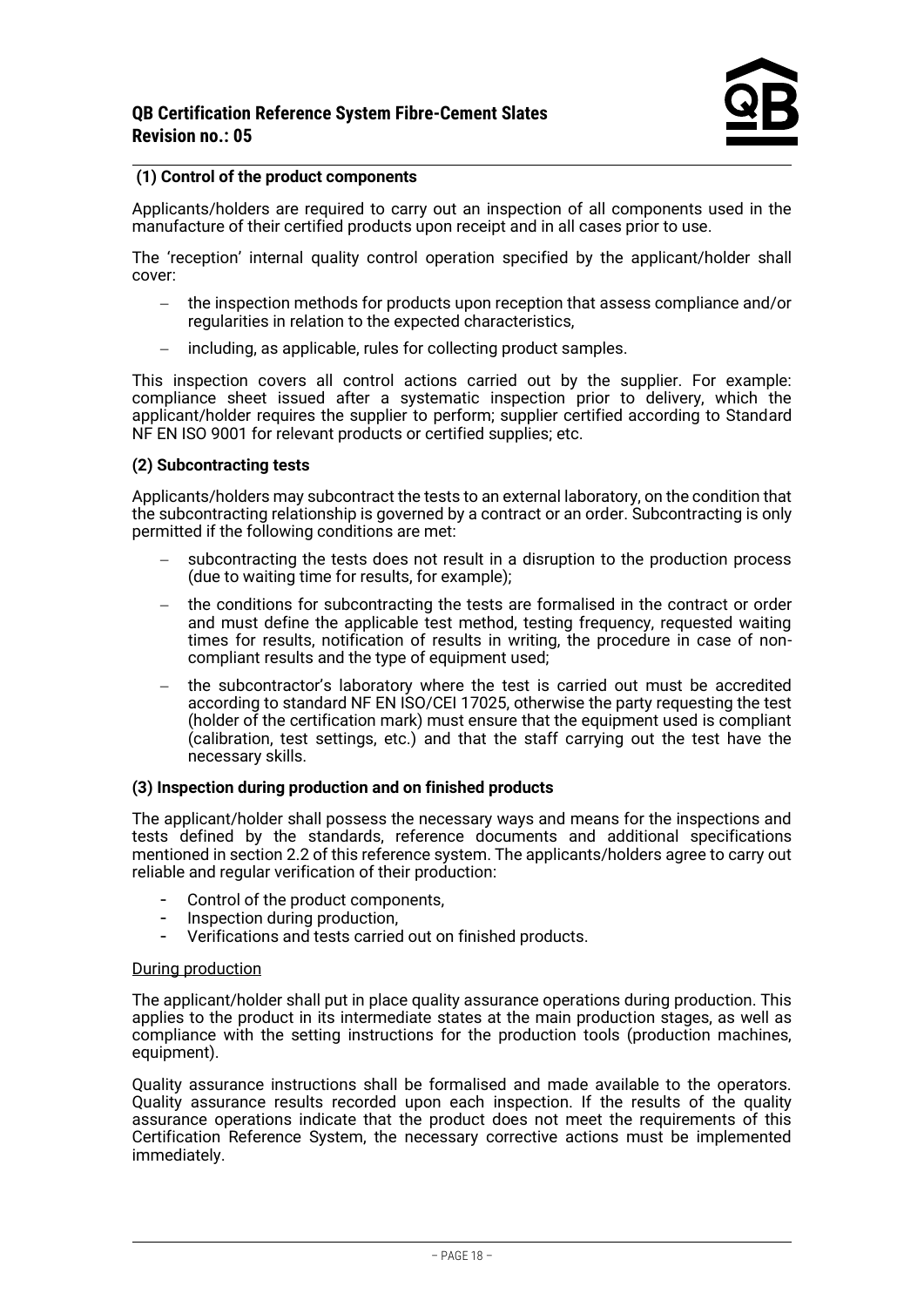| <b>Quality assurance operations during</b><br>production   | <b>Supplier</b> | <b>Factory</b>     |
|------------------------------------------------------------|-----------------|--------------------|
| <b>Production self-monitoring:</b>                         |                 |                    |
| - Dimensions (length width)                                |                 | 4 slates per shift |
| - Squareness                                               |                 | 4 slates per shift |
| - Cut quality (visual)                                     |                 | continuous         |
| Paint quantity (spread) and surface<br>baking temperatures |                 | 4 slates per shift |
| - Shade (colorimetry or visual)                            |                 | 1 slate per shift  |
| - Surface appearance after colouring                       |                 | Permanent          |
| - Appearance of packaged packs                             |                 | Permanent          |

#### On finished products

Applicants/holders are required to verify the characteristics of the finished products before delivery and are responsible for putting these inspections in place. The controls and tests of finished products manufactured by the applicant/holder are carried out according to the standards and additional specifications mentioned in this certification reference system.

The various controlled characteristics are measured using the operating procedures specified in the reference standards mentioned in Paragraph 2.2 of this certification reference system.

Inspections on finished products are carried out by the applicants/holders themselves in their own manufacturing plants.

Applicants/holders shall take random samples at the end of the production line and carry out the controls and tests on these samples. The samples taken must be representative of the dimensions of the products covered by this certification reference system.

The method for collecting the samples required for testing must be clearly specified in the applicant's/holder's quality plan and must not be left to the sole discretion of the operator.

Applicants/holders shall record the results of the previous inspections. If the results of the standard inspections are inconclusive, the inspections must be heightened and the causes of the malfunction must be identified in order to correct it by carrying out production quality controls, if necessary.

| Inspections conducted on finished<br>products | <b>Supplier</b> | <b>Factory</b>   |
|-----------------------------------------------|-----------------|------------------|
| - Density, bending moment<br><b>Thickness</b> |                 | 8 slates per day |

#### **INSPECTION PROCEDURES AND SQUARENESS SPECIFICATIONS FOR FIBRE-CEMENT SLATES**

#### **Assessment method**:

The squaring fault check is performed using a non-deformable stainless steel square with arms at least as long as the dimensions of the slate. Set the square on a flat surface. Fit the slate fully into the corner between the square's arms. With one side held firmly against the square, measure the maximum distance (he: out of square) separating the slate from the other arm of the square.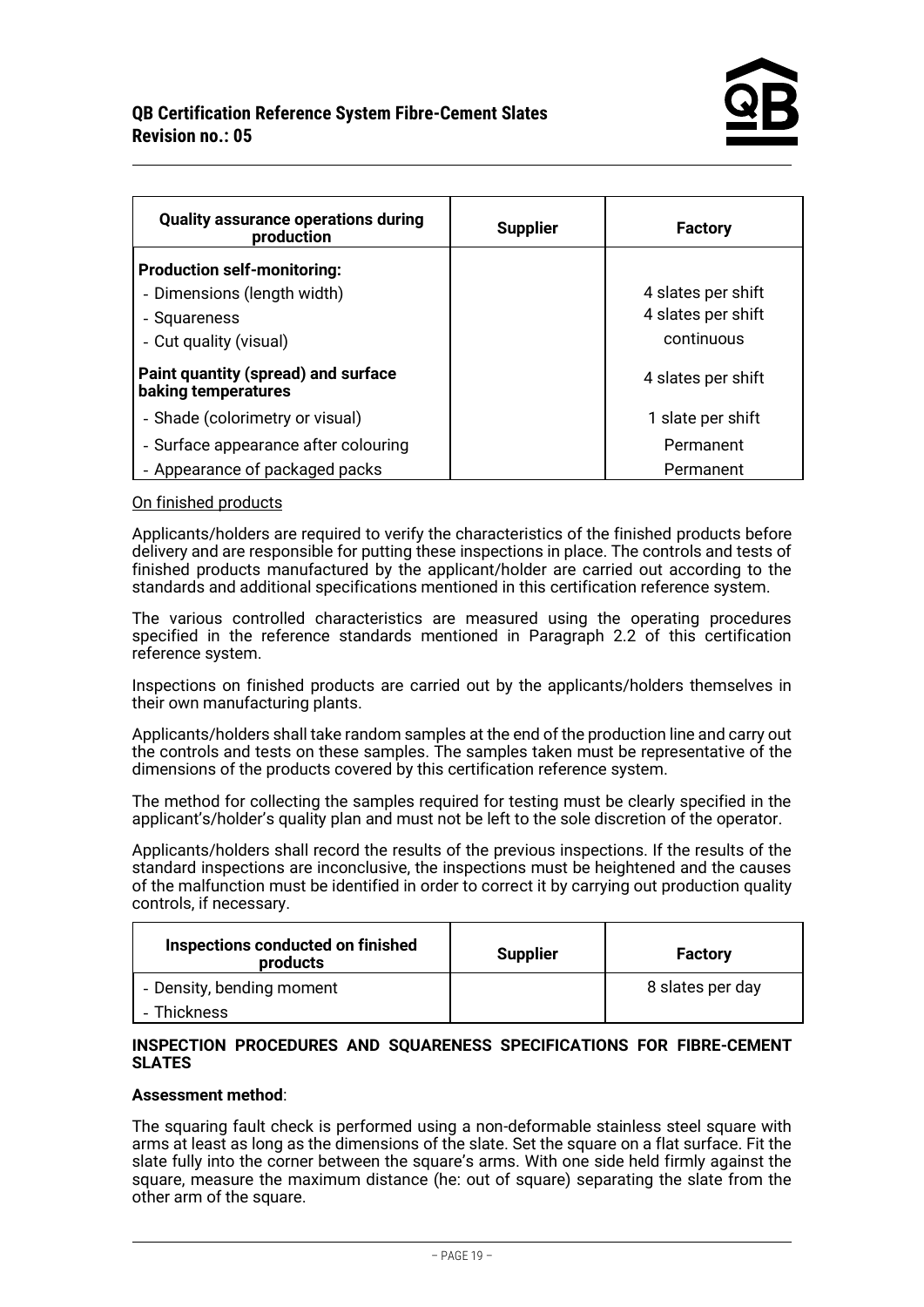

Measurements are taken to the nearest 0.5 mm.



Mechanical characteristics for the minimum bending moment per m and minimum thickness

| h<br>(mm)          | min. $e^{(1)}$<br>(mm) | Minimum bending moment,<br>mean of 2 directions<br>(Nm/m) |
|--------------------|------------------------|-----------------------------------------------------------|
| $h \leq 350$       | 2.8                    | 30                                                        |
| $350 < h \le 450$  | 3.0                    | 40                                                        |
| $450 < h \le 600$  | 3.5                    | 45                                                        |
| $600 < h \leq 850$ |                        | 55                                                        |

 $(1)$  e is the arithmetic mean of the four measured values in accordance with chapter 7.2.4 of Standard NF EN 492.

#### **(5) Provisions for handling non-conformities**

These notably include:

- − an analysis for identifying the cause of the anomaly;
- − an analysis to determine the impact of the anomaly on production since the previous inspection;
- − management ensuring that the implementation of the corrective actions is effective;
- − in the unlikely event that non-compliant products are delivered to a customer, the latter shall be notified immediately so that appropriate measures can be taken.

#### **(6) Customer complaints**

The customer complaint record is audited. For this purpose, holders shall keep:

- − a record of all complaints and actions relative to the products covered by this certification reference system;
- − a record of the corrective measures adopted, in particular when complaints have revealed a manufacturing anomaly.

The holder must be able to show the auditor extracts from such records pertaining to complaints involving the products covered by this certification reference system.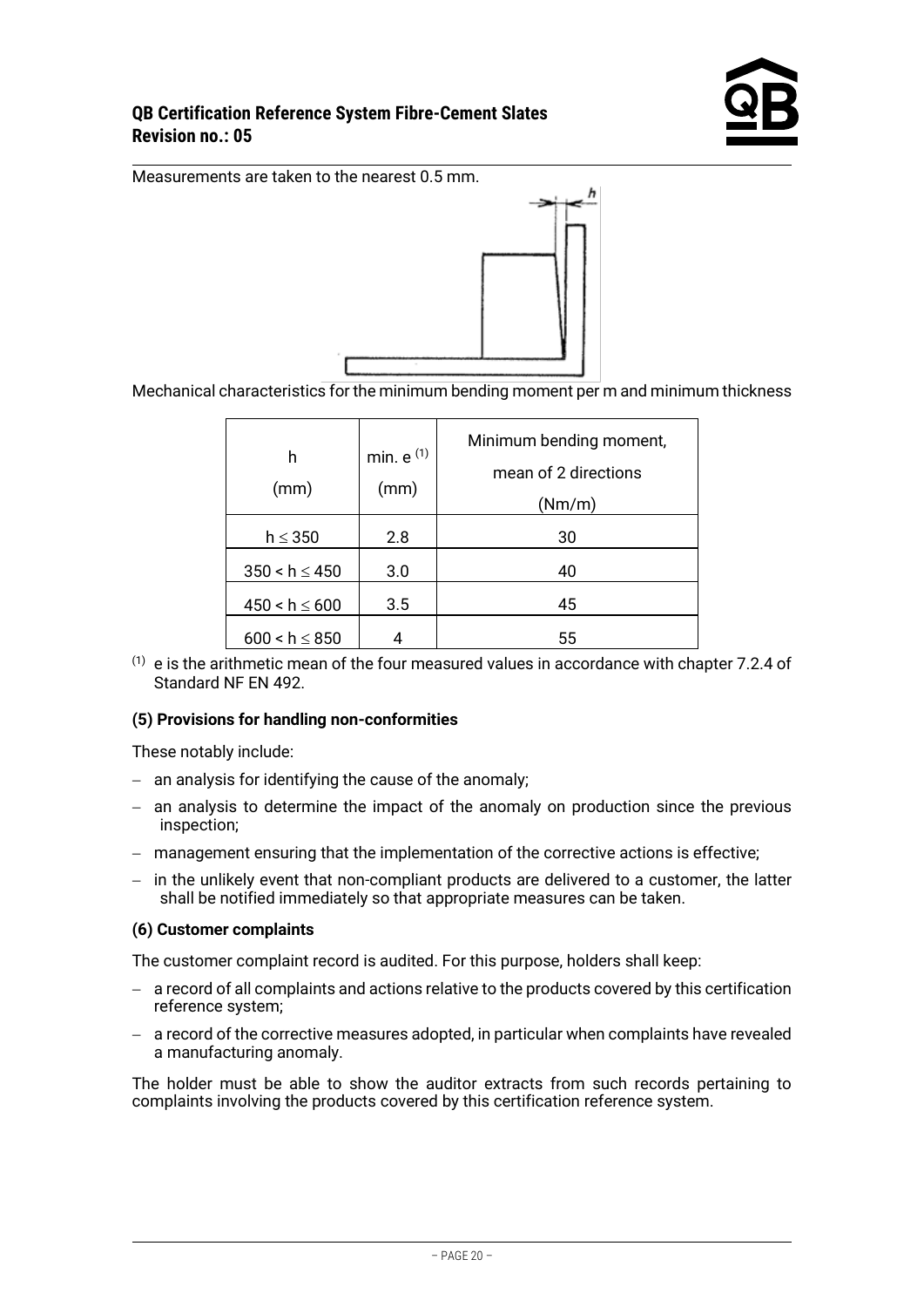#### **2.4.3 ENVIRONMENTAL REQUIREMENTS SPECIFIC TO THE PRODUCTS**

The applicant/holder may declare complementary environmental characteristics associated with recycled raw materials during manufacture of fibre-cement slates.

The manufacturer must have an NF EN ISO 14001 environmental management system (or equivalent). The environmental data for the recycled materials shall be included in a quality assurance plan, the details of which are given below, and the certifying body shall monitor inspection records.

NOTE: Environmental characteristics cannot be certified by the certifying body and shall be indicated on the optional QB certificate for information purposes.

| Characteristics checked*                                              | Value<br>Unit | Frequency | Method        |
|-----------------------------------------------------------------------|---------------|-----------|---------------|
| Water consumption per ton of raw<br>material                          | $m^3/t$       | Weekly    | Meter report  |
| Ratio of potable water to site water<br>requirements                  | %             | Weekly    | Meter report  |
| Quantity of water discharged into the<br>natural environment or plant | $m^3/t$       | Permanent | <b>Meters</b> |
| Energy consumption of manufactured<br>slates                          | kWh/t         | Monthly   | Meter report  |
| Quantity of recycled fibre-cement waste<br>(scrap in dry state)       | $\%$          | Monthly   | Contract      |
| % of recycled raw materials replacing<br>cellulose                    | % (weight)    | Weekly    | Weighing      |
| % of recycling of fibre-cement waste in<br>mixes                      | % (weight)    | Weekly    | Weighing      |

<span id="page-20-0"></span>\* Examples of chosen characteristics declared and monitored by the applicant/holder.

# **2.5 Marking – General provisions**

Marking is an integral part of product certification.

Beyond the identification of a certified product and its traceability, the marking of a product with the logo of the collective certification mark ensures optimal protection for users and protects holders against wrongful use and counterfeits.

Under no circumstances is it possible to make reference to the QB mark before the right to use this mark is obtained or to present counterfeit products for certification.

The reproduction or use of CSTB logos is only authorised through strict application of the QB graphic charter and with the support of the right of use, authorised by a valid certificate or with the prior consent of CSTB.

Furthermore, the purpose of mentioning the main certified characteristics is to ensure that the technical characteristics covered by the certification, which is formalised by the QB mark, are transparent for consumers and users. It thus enhances the certification and its content.

The purpose of the marking rules described hereafter is to guide the holder in complying with regulatory requirements and certification requirements. The QB mark General Requirements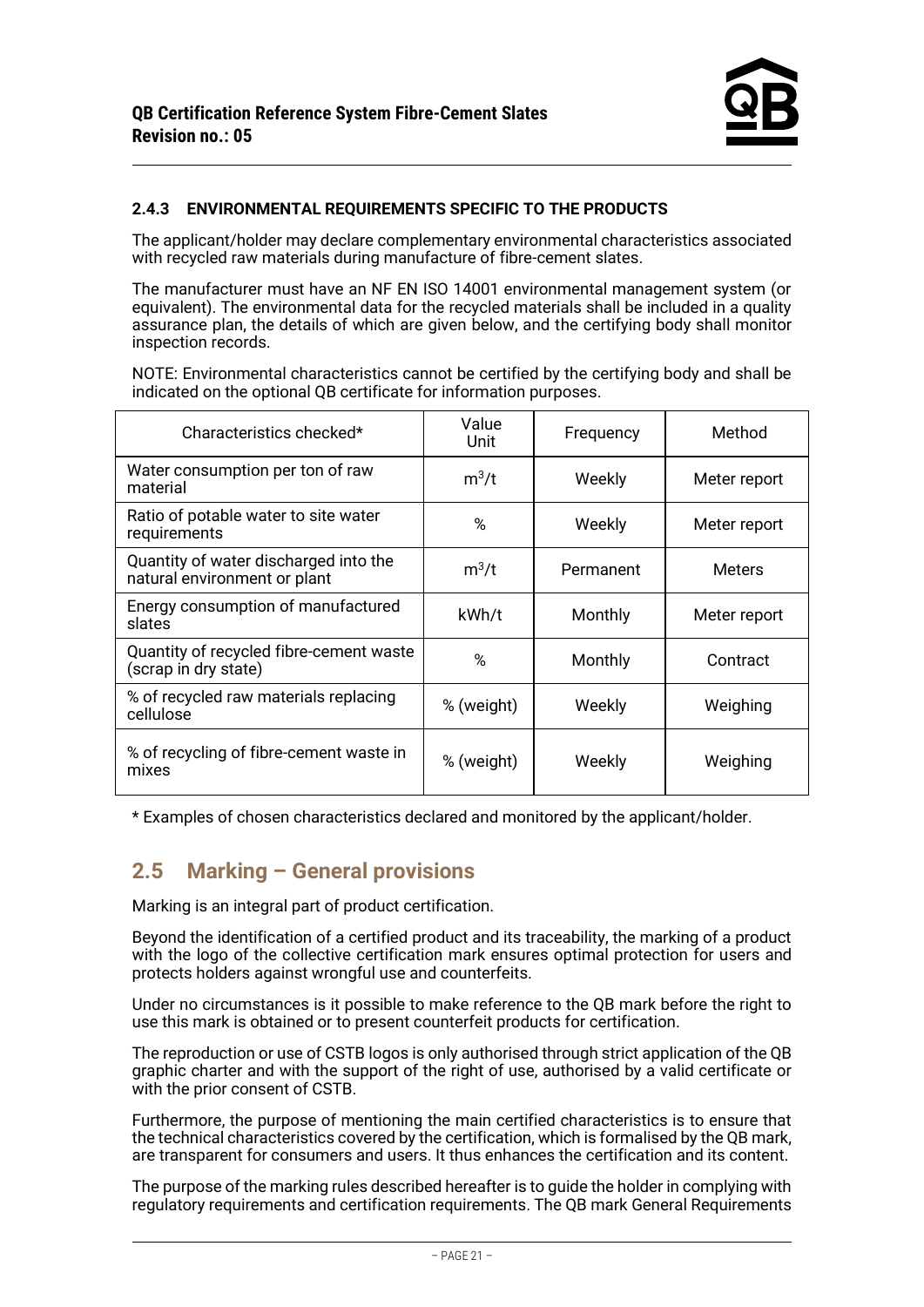

define the conditions of use, the conditions of validity of the right to use the QB mark and the procedures for sanctions in the case of wrongful use.

Without prejudice to the sanctions provided for in the QB mark General Requirements, any incorrect declaration of the certified characteristics and any fraudulent use of the QB logo will result in legal action against the holder for deceptive marketing.

#### **2.5.1 THE QB LOGO**

The QB logo must ensure the identification of each certified product.

The holder undertakes to respect the QB mark's graphic charter. The QB logo and its graphic charter are available from the application administrator.

The certified product must have a description and identification distinguishing it from noncertified products.

The holder shall not use the QB logo except to single out certified products without there being any risk of confusion whatsoever with other products, especially non-certified products.

To prevent any confusion between certified products and non-certified products, applicants/holders must ensure that the trade names used are not identical or similar (for example: 'Prod+' for a certified product and 'Prod' for a non-certified product).

It is recommended that the holder remit to CSTB, in advance, any marking projects or material upon which the certification mark appears.

If the product cannot be marked for technical reasons, CSTB must be contacted to determine a common marking rule.

#### **2.5.2 TERMS AND CONDITIONS FOR MARKING**

This section describes both the terms for affixing the QB logo and the marking of certified characteristics.

The requirements of article R 433-2 of the Consumer Code stipulate that marking must comply with the provisions outlined in the following sections and, whenever possible, include the following information:



It is recommended that consumers be informed about the primary reasons for and advantages of using a certified product. The certified characteristics must appear on at least one of the materials (product, packaging or communication media).

COFRAC accreditation marking can only be used with the prior written authorisation of CSTB and under the conditions expressed in the following formulation: *'Certification delivered by*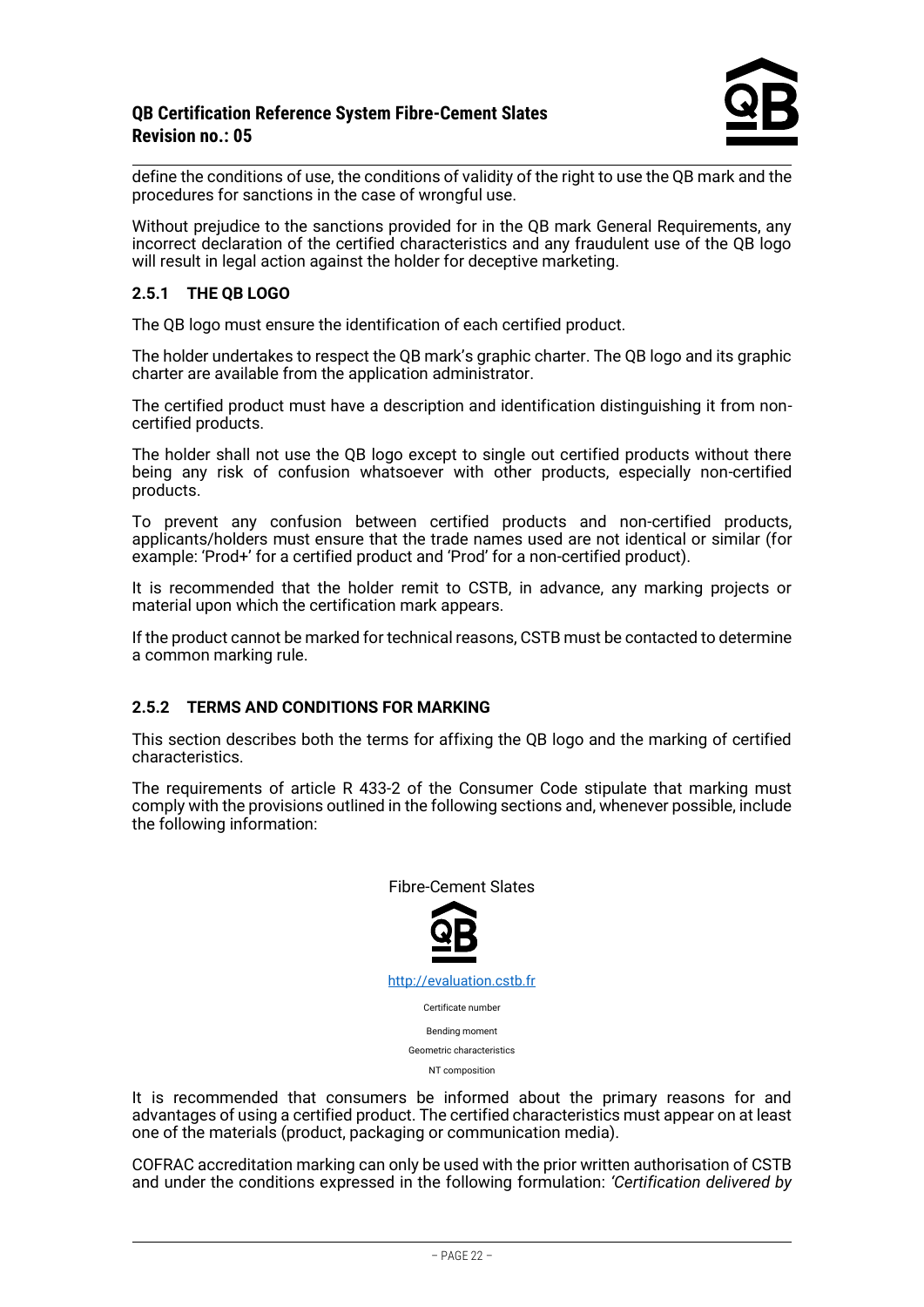

*CSTB, benefiting from COFRAC Certification of Products and Services accreditation no. 5- 0010, list of locations and scope available at www.cofrac.fr'.* 

#### *2.5.2.1 Marking of the certified products*

All certified products, manufactured after the date indicated on the approval of the right to use the QB mark (via an admission or extension procedure) and which comply with the requirements of this certification reference system, must be at least marked with the logo of the mark (unless it is technically impossible).

Marking must be carried out in a permanent, legible and indelible way on at least 15% of the Fibre-Cement Slate products, with the following specifications:

- − QB logo;
- − identification of the manufacturer holder;
- − production batch number;
- − NT reference.

Note: If there is a code for identifying the product, the code must be given to CSTB.

#### *2.5.2.2 Marking on the packaging of the certified product or on the product's accompanying document(s) (if applicable)*

All packaging for certified products or accompanying documents shall include all the marking components defined in §2.5.2: logo of the mark, name of the application, reference to the website and, if possible, the list of the certified characteristics.

Example of marking: The packaging shall include the following information:

- − identification of the manufacturer holder
- − identification of the manufacturing unit
- trade name and/or reference, format
- − production batch number
- reference of the product standard to be considered
- − name and address of the certifying body (CSTB, 84 avenue Jean Jaurès Champs sur Marne - F - 77447 Marne-la-Vallée)
- mark logo, name of the application, reference to the website
- − certificate number
- if possible, the certified characteristics and their level of performance

Comment: If the product is already marked, marking on the packaging of certified products must be recommended, given that this is one of the ways to promote the certified product.

#### *2.5.2.3 Marking on the communication media and documentation (technical or commercial documents, posters, advertising, websites, etc.)*

The generic use of the QB mark through its reproduction in the holders' correspondence is forbidden, unless the holder has the right to use the QB mark for all of their products.

References to the QB mark in communication materials or documentation must be made in a way that does not allow for any confusion between certified products and other products. They shall include all the marking components defined in section 2.5.2: logo of the mark, name of the application, reference to the website and, if possible, the list of certified characteristics.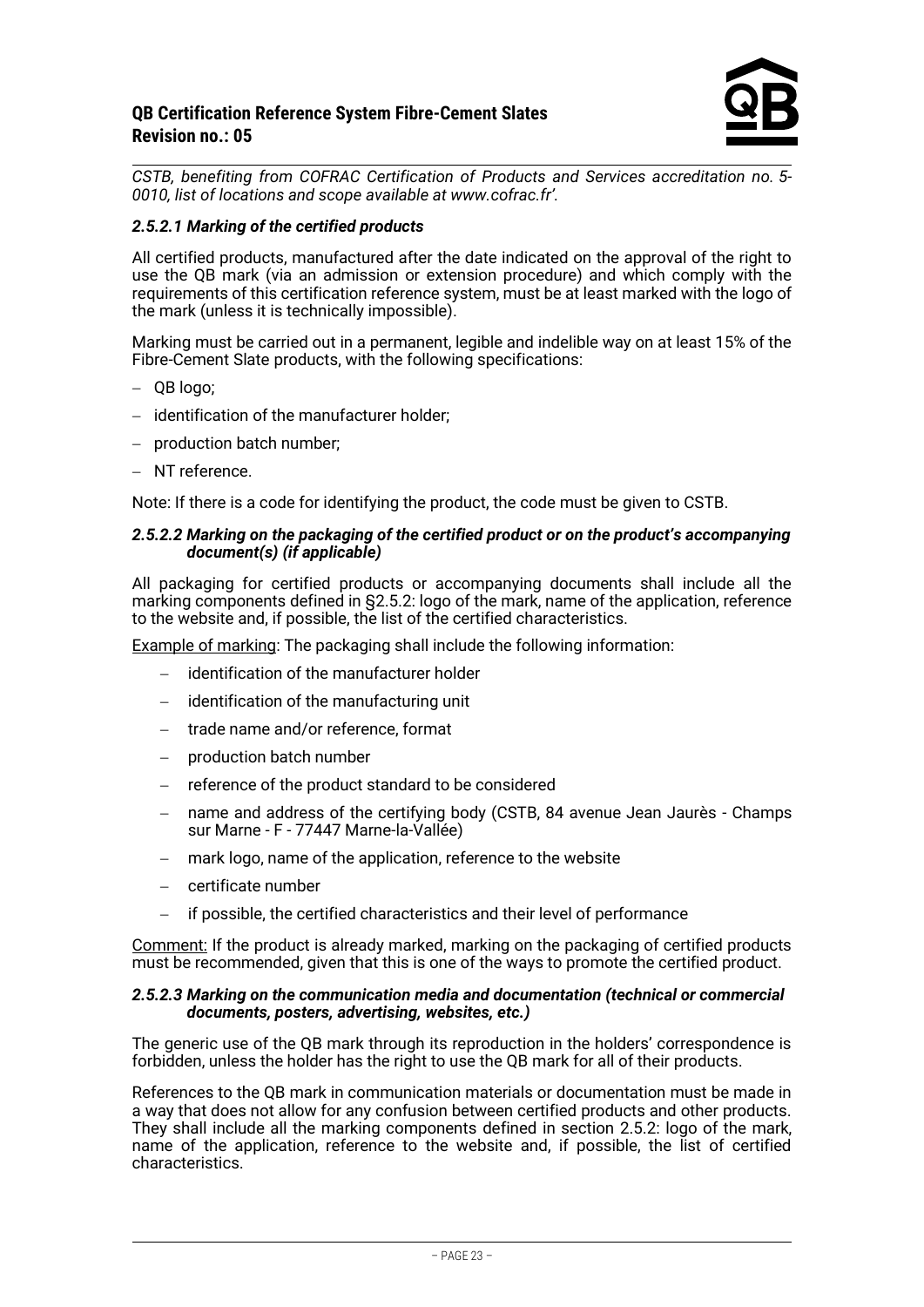

With the following complementary information:

- name and address of the certification body (CSTB, 84 avenue Jean Jaurès Champs sur Marne - F - 77447 Marne-la-Vallée);
- holder's name and address (name and address of the delegate in the European Economic Area, as the case may be);
- − identification of the holder;
- − name of the product (trade name);
- − essential certified characteristics (designations and values);
- − certificate number.

For the French market, this information must be provided in French (Law No. 94-665 of 4 August 1994 relative to the use of the French language). If necessary, the information can also be given in one or more other languages.

For the proper interpretation of this section, the holder should be advised to submit to CSTB, in advance, all communication materials and documentation where the certification mark is expected to be used.

## <span id="page-23-0"></span>**2.6 Conditions for terminating marking or for removing the mark in the case of suspension, withdrawal or abandonment**

If any product is accidentally not in conformity with the requirements, the product and its packaging shall not be marked with the QB logo or the logo must be crossed out or concealed to prevent any risk of confusion.

The manufacturer shall establish the conditions for removal of the mark by product/medium listed in part 2: destruction, conditional sell-off and in each case quantity/time

In case of accidental non-compliance observed after the product has been launched on the market:

- $\rightarrow$  The industrialist is responsible for:
	- ❖ Immediately informing CSTB;
	- ❖ Confirming the qualities/batch numbers/lead times, etc. involved;
	- ❖ Planning retroactive removal of the mark and possible withdrawal from the market.
- $\rightarrow$  CSTB is responsible for:
	- ❖ Defining the means for checking removal of the mark (customer commitment, etc.);
	- ❖ Estimating the risks of improper use of the mark, for example:
		- certification proof of compliance or failure to comply with the regulations,
		- certification on products/services at risk,
		- very competitive market with "self-monitoring";
	- ❖ Based on these risks, possible triggering of an on-site inspection (company or shop) or informing the public authorities;
	- ❖ Committing the holder to taking corrective actions and/or completing on-site inspections before the possible withdrawal decision is made.

In the event of a sanction: any suspension or withdrawal of the right to use the mark results in a ban on using the mark logo or referring to it on any medium (product, packaging, documents, website, etc.).

If abandoned, see §2.3.5.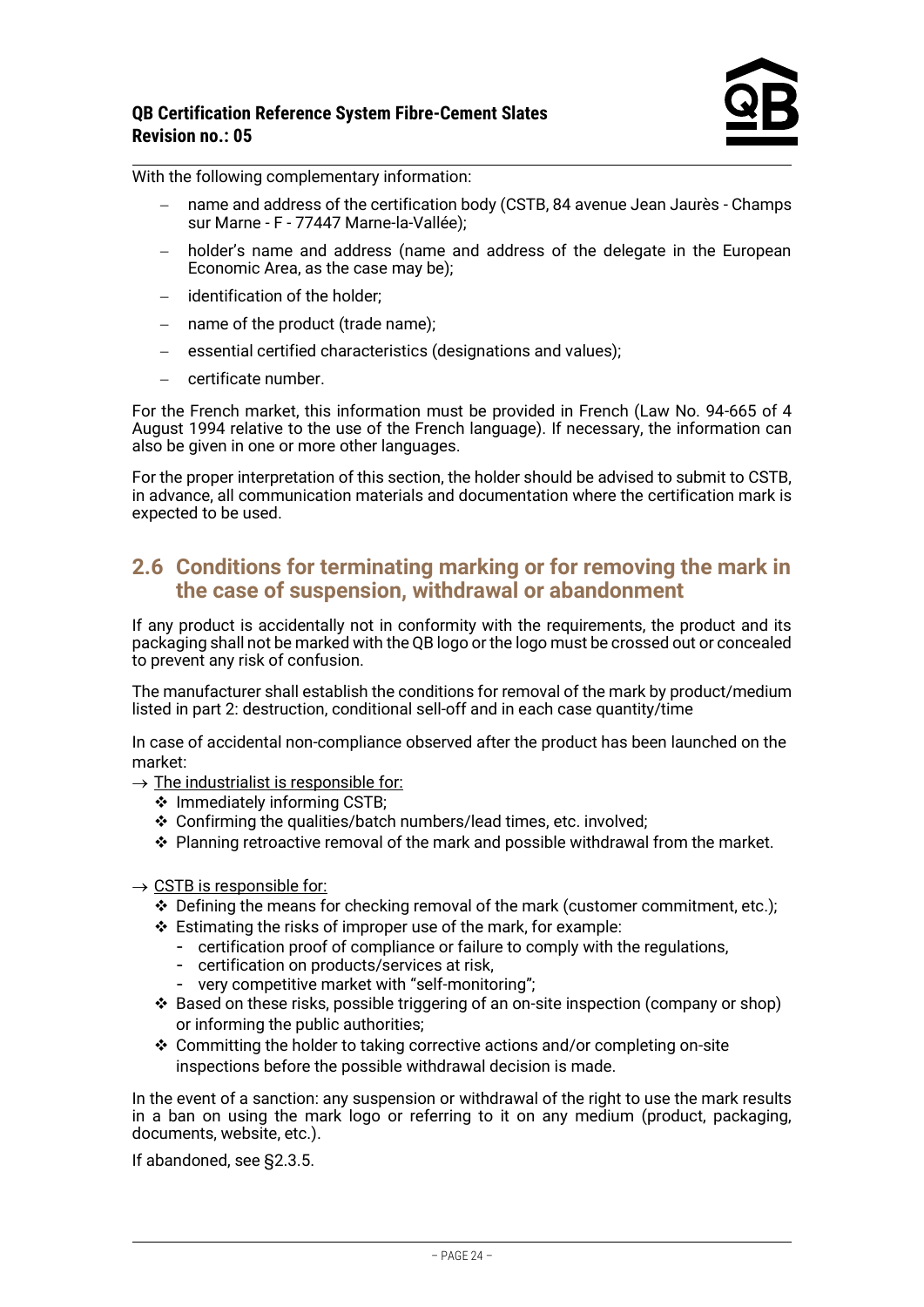# <span id="page-24-0"></span>Part 3 Certification Process

# <span id="page-24-1"></span>**3.1 General**

- − Definition of the applicant (see part 5);
- − Definitions of the various types of application (admission application / complementary admission application / extension application/maintenance application):
	- $\circ$  An application for admission is made by an applicant not having the right to use the QB mark for the Fibre-Cement Slates application. It corresponds to a product (or a range of products) coming from a specific design process and/or manufacturing unit and/or a specific sales location, defined by a trademark and/or with a specific reference to the product submitted and the technical characteristics;
	- $\circ$  A complementary admission application is made by a holder and concerns a new product;
	- $\circ$  An application for extension is made by a holder and applies to a modified product on the same manufacturing site;
	- $\circ$  A maintenance application is made by a holder and applies to a QB-certified product intended to be sold under another trademark and/or with a specific reference to the product without any modification to the certified characteristics;
	- $\circ$  A new application for admission for a product (or a range of products) following the withdrawal of the right to use the QB mark as a result of a sanction in the event of deceptive marketing practices in application of Articles L 121-2 to L 121-5 of the Consumer Code and of deception in application of Article L 433-9 of the Consumer Code.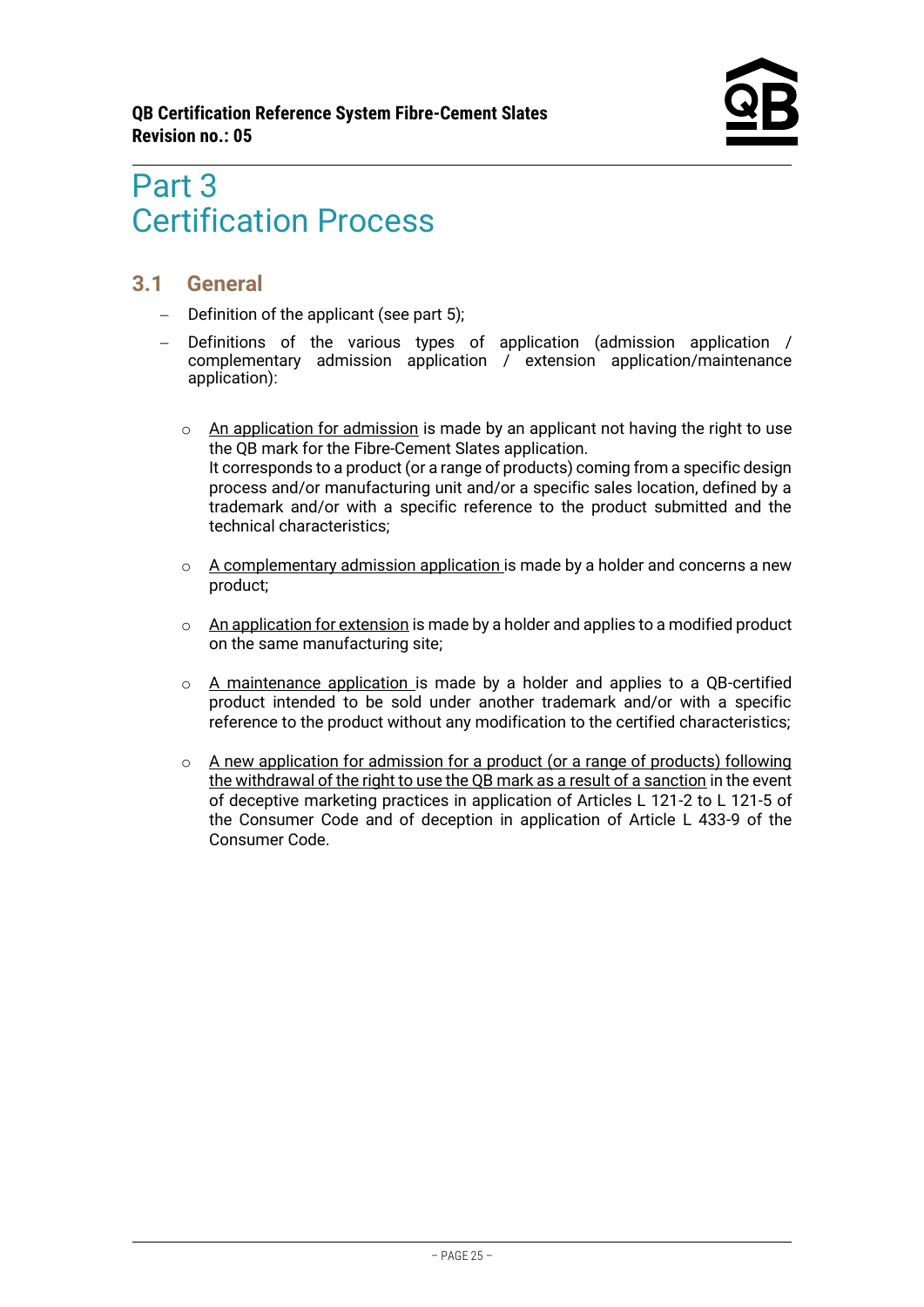

# <span id="page-25-0"></span>**3.2 Certification application processing procedure**



The conditions for obtaining a certification and the certification follow-up procedure are described in Parts 1 and 2 of the Appendix to this certification reference system.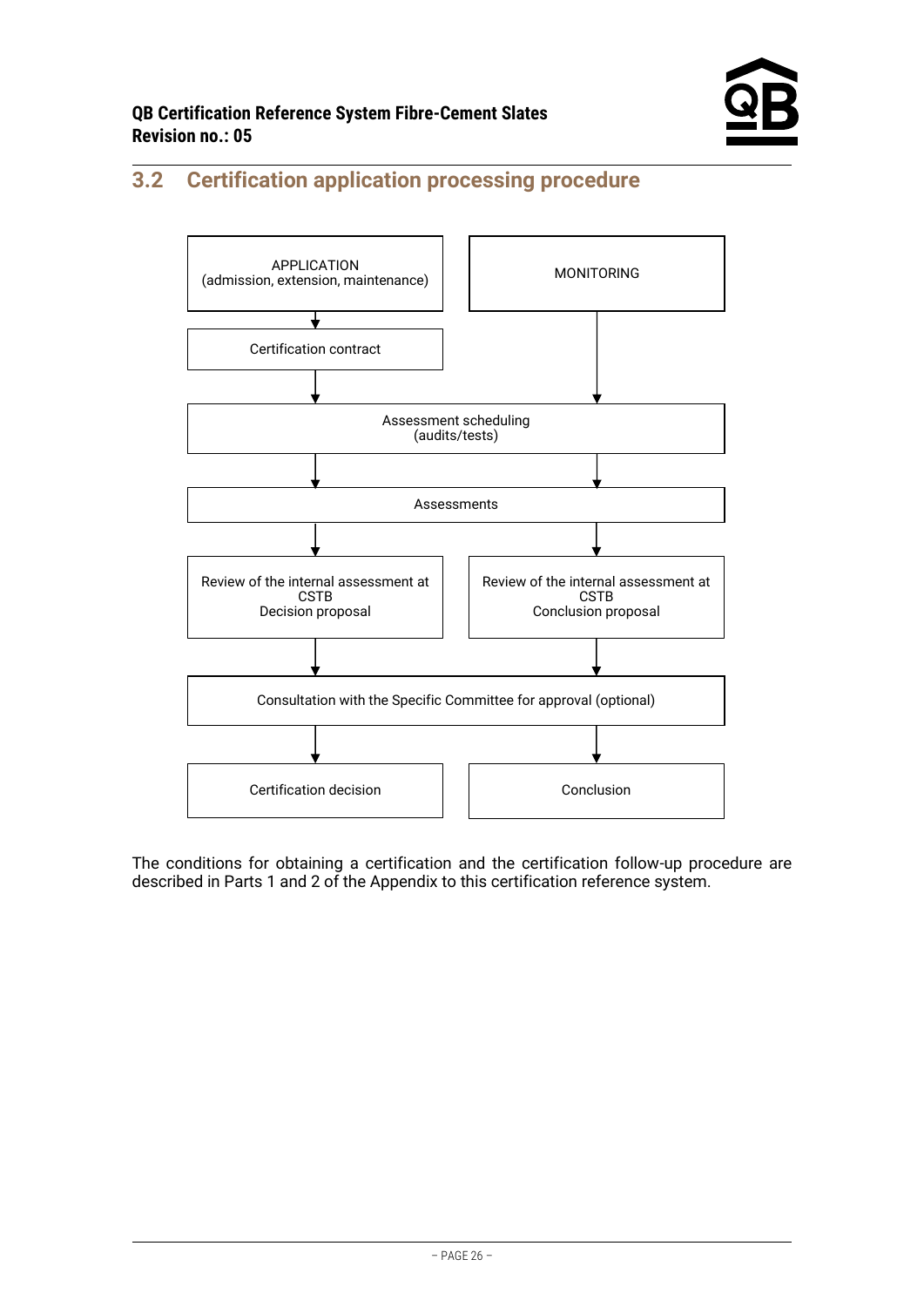### <span id="page-26-0"></span>**3.3 Audits**

#### **3.3.1 ADMISSION AUDITS**

The purpose of the audits is to make sure that the measures defined and implemented by the applicant in the manufacturing unit satisfy the requirements of Part 2 of this certification reference system.

This entails checking, before admission, the existence and effectiveness of the qualityrelated measures that have been taken, as well as the product inspections performed by the applicant. These are the admission audits conducted by the auditor.

If the applicant subcontracts part of their production, CSTB reserves the right to carry out an audit on the premises of the subcontractor(s) based on this certification reference system.

All the ways and means (premises, installations, equipment) enabling the auditor to carry out the mission incumbent upon him/her shall be placed at his/her disposal free of charge, along with persons qualified to implement them.

In the event of any dangerous situation in relation to the certifying body's safety requirements, the auditor reserves the right to withdraw.

An audit report is prepared and addressed to the applicant.

#### Special case of a mock audit:

Prior to an admission audit, a mock audit may be suggested in order to review the situation. It shall comply with the requirements in COFRAC's doctrine no. 05 of CERT REF 04. A mock audit shall in no way include advisory activities.

The conditions for intervention are as follows:

- − A mock audit shall be limited to one single intervention per site prior to an admission audit;
- − The sole purpose of a mock audit is to make a factual assessment of an entity's state of readiness with regard to the certification criteria, by identifying any possible deviations without recommending any solutions;
- − A mock audit shall not constitute a comprehensive assessment of the applicant's quality system;
- − A mock audit shall be set out in a written audit report addressed to the applicant. Should a deviation be identified, the audit report shall not be supplemented by deviation sheets. The administrator shall not make any pronouncement on the relevance of the corrective actions;
- − The duration of a mock audit shall be far shorter than the scheduled duration of an admission audit. It is equivalent to <x> days;
- − A mock audit may not be considered comparable to an admission audit.

Later on, if certification is requested, an admission audit will be conducted in full.

#### *3.3.1.1 Case of an initial admission application*

The audit normally lasts 1 day per manufacturing unit.

The audit duration may be adapted according to the risk: level of development of the quality system, organisation of the company (process, laboratory, etc.).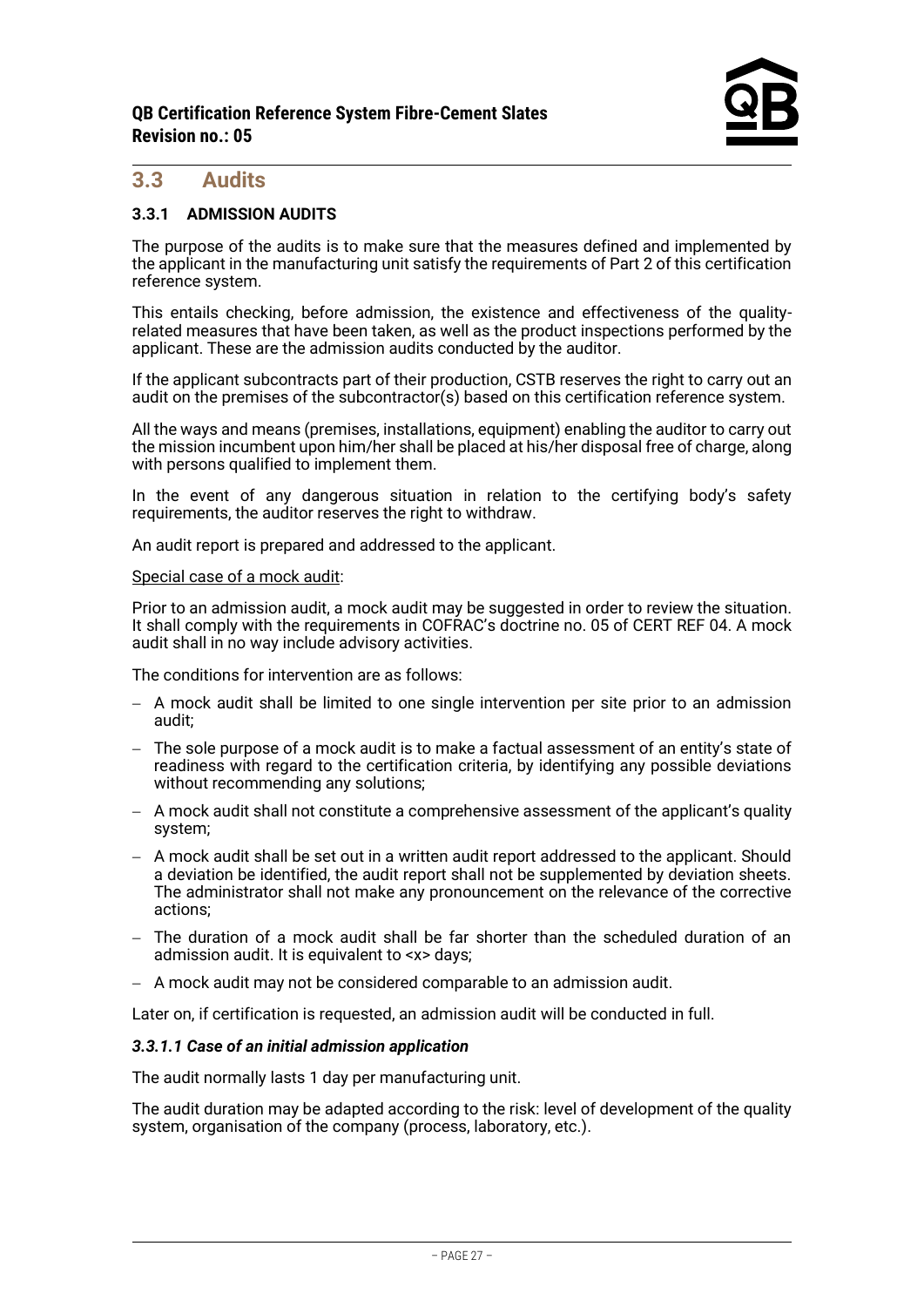#### *3.3.1.2 Case of a complementary admission application*

The steps described in section 3.3.1 above apply, with the specific consideration that the audit may be adapted or accompanied by a follow-up audit.

#### *3.3.1.3 Case of an extension application*

The steps described in paragraph 3.3.1 above apply with the following specific considerations:

- − in the context of an extension application for a modified certified product, the tests are defined according to the planned modification;
- − the audit can be adapted or accompanied by a follow-up audit.

#### **3.3.2 FOLLOW-UP AUDITS**

Follow-up audits are intended to check, following admission, that the measures defined are still being maintained.

All of the measures described in section 3.3.1 apply.

#### **Inspections**

The auditor carries out at least the following audits, taking into account the information collected during the previous audit, the results of the last checks and any remarks made by the Specific Committee:

- − verification of the effective application of the corrective measures announced as a result of any observations made during the previous audit;
- − verification of compliance with the holder's quality requirements set out in this certification reference system;
- − verification of the self-inspection records since the last audit, statistically for at least one certified product and for the products sampled for mark laboratory tests;
- − verification of the sales documents;
- − verification of the changes in the characteristics of the certified products.

An audit report is prepared and addressed to the holder.

The audit normally lasts 1 day per manufacturing unit.

The audit duration may be adapted according to the risk: level of development of the quality system, organisation of the company (process, laboratory, etc.).

#### **Normal monitoring:**

The normal frequency is 2 annual audits per manufacturing unit benefiting from the right to use the QB mark.

If the holder has a certified quality management system in compliance with standard NF EN ISO 9001, the reduced monitoring procedure is set in motion.

#### **Heightened monitoring:**

In the event of breach of the requirements in this certification reference system or if the Specific Committee makes a reasoned request, a heightened monitoring procedure can be initiated for a given period. This monitoring can be adjusted up to double the normal frequency of audits (1 audit every 6 months), with or without heightened monitoring of the holder and sampling for testing purposes in the production unit and/or in the distribution network.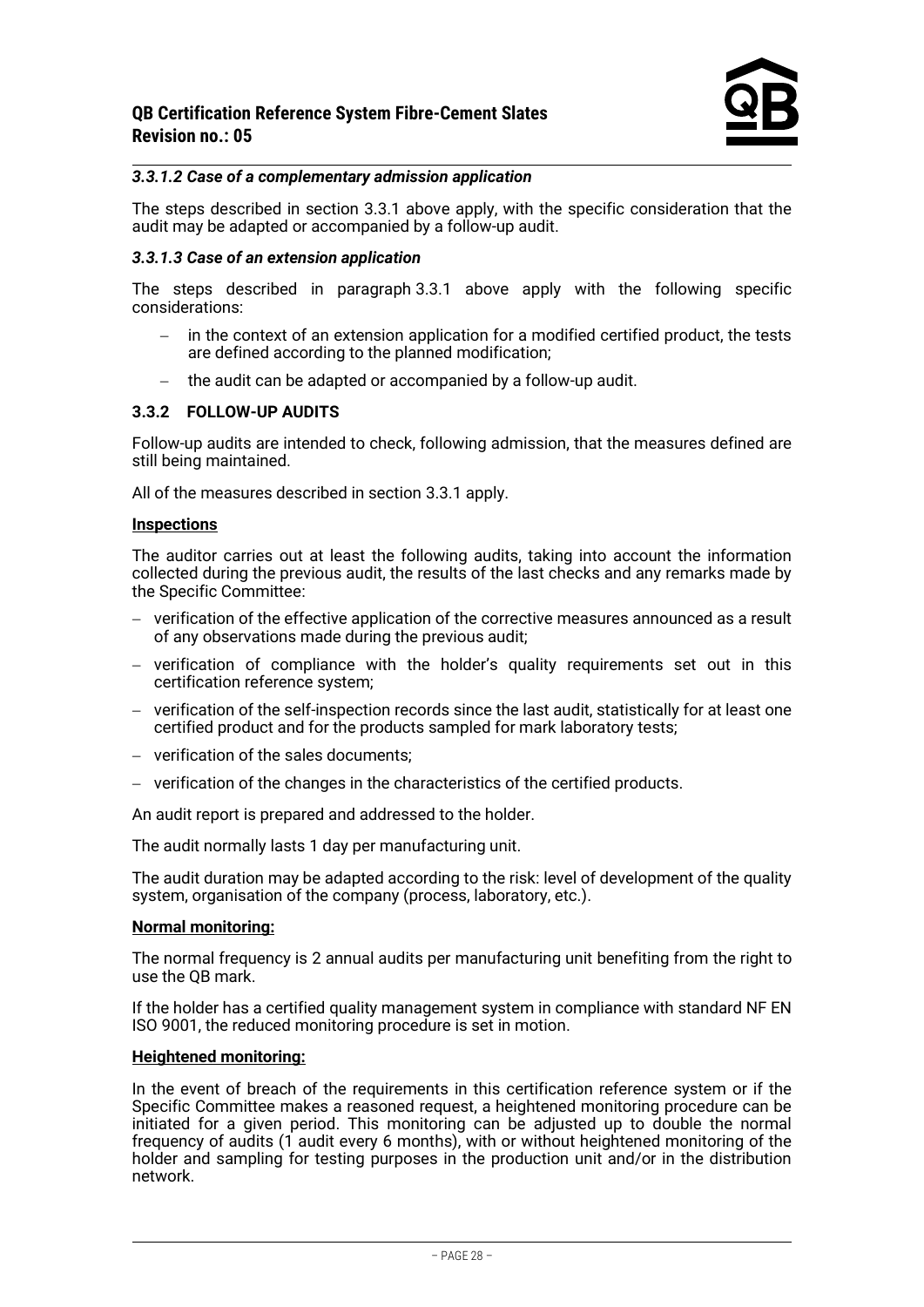

In addition, any critical deviation observed during an audit, whether or not combined with a sanction, may justify a transition to heightened monitoring. The latter will be initiated by CSTB, possibly after recommendation from the Specific Committee, for a set period with or without stricter holder inspections and sampling for testing.

#### **Simplified monitoring:**

If the production unit has not been the subject of any non-conformity, critical deviation, warning or sanction over the last 3 years, reduced monitoring may then be applied. Moreover, the factory has to be QB certified more than 5 years already.

<span id="page-28-0"></span>The audit frequency is reduced to 1 audit(s) per year.

# **3.4 Sampling**

#### **3.4.1 CASE OF IN-PLANT VERIFICATION TESTS**

The auditor has samples of coated finished products taken from stock and/or in the production unit as required for testing. For some destructive testing, it is possible to take samples of products eliminated due to minor defects in terms of appearance that do not entail non-conformity of the certified products.

**Characteristics** checked Reference documents Number of slates tested Site Method Acceptance criteria Geometric<br>characteristics characteristics NF EN 492  $3 + 3^{(2)}$  U  $\left[\right]$  Attribute  $(0-2; 1-2)^{(1)}$ 

Bending moment  $\begin{array}{|c|c|c|c|c|c|} \hline \end{array}$  NF EN 492  $\begin{array}{|c|c|c|c|c|} \hline \end{array}$  3 + 3<sup>(2)</sup> UM  $\begin{array}{|c|c|c|c|c|} \hline \end{array}$  Attribute  $\begin{array}{|c|c|c|c|c|} \hline \end{array}$  (0-2; 1-2) <sup>(1)</sup>

In-plant sampling is performed according to the following table:

**(1)**Decision and actions to take, by characteristic

The attribute result is given in the following form:  $(a - b, c - d)$ 

- On the first population:
	- if number of defective specimens ≤ a, batch accepted,
	- if number of defective specimens ≥ b, batch rejected,
	- if a < number of defective specimens < b: the test is performed on the second population.
- On the combination of 2 populations:
	- if number of defective specimens ≤ c, batch accepted,
	- if number of defective specimens ≥ d, batch rejected.

 $(2)$  Systematic periodic verifications are carried out in the manufacturer's laboratory, by double sampling. Sampling is divided evenly among the batches selected. Tests marked U are to be carried out in the manufacturer's laboratory (in absence thereof, then in the mark laboratory). If there is a non-conformity, tests marked M are to be carried out in the mark laboratories.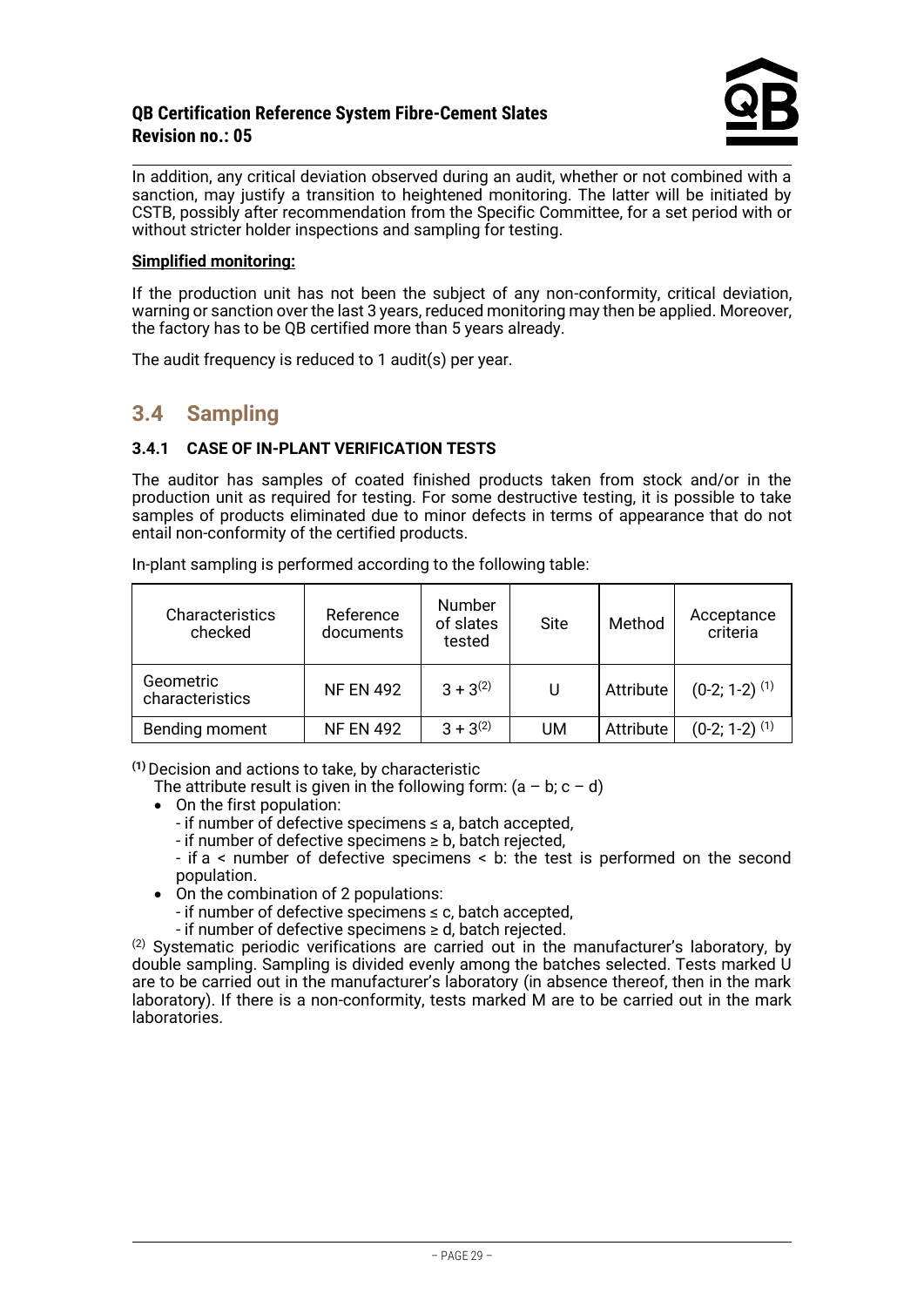#### **3.4.2 CASE OF SAMPLING FOR CORROBORATION TESTS**

For corroboration tests, the samples taken are marked with a distinctive symbol by the auditor and are sent by and under the responsibility of the applicant to the mark laboratory responsible for carrying out the tests within the deadline set during sampling, unless the auditor decides to assume responsibility for them. Samples are to be sent within 15 days of the audit date. The following number of slate samples is taken:

- 6 slates for the bending check, according to the operating procedure described in Standard NF EN 492 in force.

An information sheet recording the sampling carried out is prepared on site and handed over to the applicant/holder.

A copy of this sampling information sheet is automatically sent to the laboratory in charge of carrying out the tests.

If holders fail to send the sample(s) to the mark laboratory within the time required by CSTB, penalties may be applied to them (sanction, suspension).

When modifications declared as minor have been made to the products or when changes also declared as minor (\*) have been made to the production process for the products and the holder cannot prove that these changes do not affect the certified characteristics, samples are systematically taken and tests are performed in the mark laboratory to check the characteristics involved.

In the case of an additional audit, the tests generated by the non-conformity observed are conducted by the mark laboratory.

(\*): For example, new suppliers of a known raw material.

#### **3.4.3 CASE OF SAMPLING FOR RETESTING WHEN NON-CONFORMITIES ARE OBSERVED IN THE MARK LABORATORY**

If non-conformities are observed during testing at the mark laboratory, the auditor collects samples remotely or at the applicant/holder's site during the audit scheduled in the second half of the year:

- 6 slates for the bending retest according to the operating procedure described in Standard NF EN 492 in force.

If non-conformities are observed during retesting (at the mark laboratory), CSTB shall decide on the type of sanction to apply to the holder.

### <span id="page-29-0"></span>**3.5 Testing**

#### **3.5.1 ADMISSION OR EXTENSION APPLICATION TESTS**

The tests are carried out in accordance with the standards and complementary specifications set out in Part 2 of this certification reference system.

A test report is prepared and remitted to the applicant.

The tests are carried out under the responsibility of the mark laboratory.

NOTE: Type testing refers to tests conducted once on a new product or each time a significant modification is made (\*) to the product, which may result in one or more changes to the certified specifications.

(\*) Example: addition of a new raw material.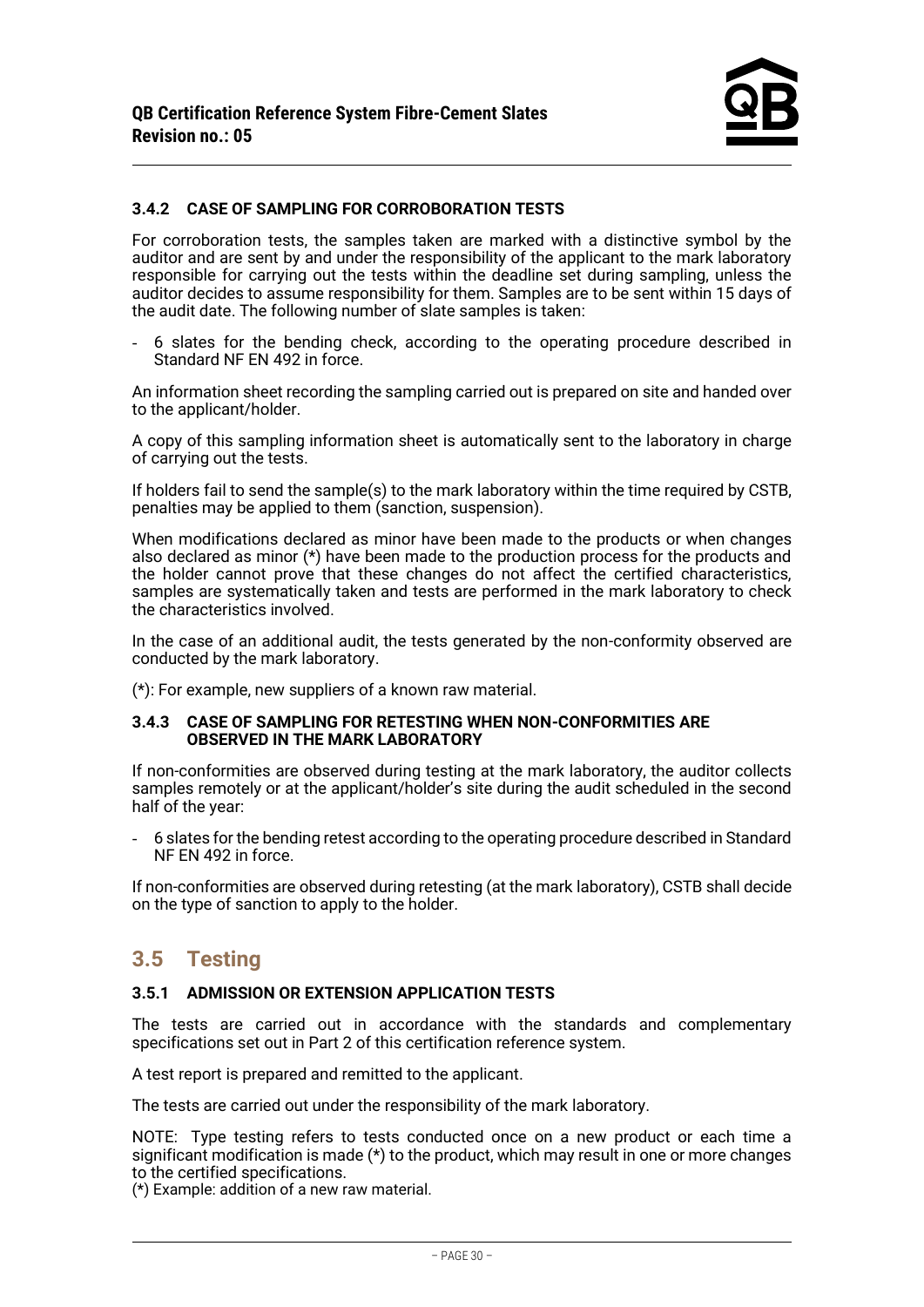| Characteristics<br>checked                                                                       | Requirement                                              | Assessment<br>method   | <b>Site</b>                       | Number of<br>samples                    | Compliance<br>criteria                                                         |
|--------------------------------------------------------------------------------------------------|----------------------------------------------------------|------------------------|-----------------------------------|-----------------------------------------|--------------------------------------------------------------------------------|
| <b>GEOMETRIC</b><br><b>CHARACTERISTICS</b>                                                       |                                                          |                        |                                   |                                         |                                                                                |
| - Length<br>- Width<br>- Thickness                                                               | <b>NF EN 492</b><br>(variations in<br>dimensions)        | Attribute              | U                                 | $13 + 13^{(2)}$                         | $(0-3; 3-4)$ <sup>(1)</sup>                                                    |
| - Squareness (he)                                                                                | Equal to 2 mm<br>max.                                    | Attribute              | U                                 | $13 + 13^{(2)}$                         | $(0-3; 3-4)$ <sup>(1)</sup>                                                    |
| <b>PHYSICAL</b><br><b>CHARACTERISTICS</b>                                                        |                                                          |                        |                                   |                                         |                                                                                |
| - Density<br>- Bending moment<br>- Impermeability <sup>(3)</sup>                                 | <b>NF EN 492</b><br><b>NF EN 492</b><br><b>NF EN 492</b> | Attribute<br>Attribute | <b>UM</b><br><b>UM</b><br>UM      | $13 + 13^{(2)}$<br>$13 + 13^{(2)}$<br>3 | $(0-3; 3-4)$ <sup>(1)</sup><br>$(0-3; 3-4)$ <sup>(1)</sup><br><b>NF EN 492</b> |
| <b>CLIMATIC</b><br><b>PERFORMANCES</b>                                                           |                                                          |                        |                                   |                                         |                                                                                |
| - Freeze-thaw <sup>(3)</sup><br>- Heat-rain (3)<br>- Warm water (3)<br>- Soak/dry <sup>(3)</sup> | <b>NF EN 492</b>                                         | <b>NF EN 492</b>       | UM<br>U<br><b>UM</b><br><b>UM</b> | 10<br>10<br>10<br>10                    | <b>NF EN 492</b>                                                               |

These tests are set out in the table below:

**(1)**Decision and actions to take, by characteristic.

The attribute result is given in the following form:  $(a - b, c - d)$ 

- On the first population:
	- if number of defective specimens ≤ a, batch accepted,
	- if number of defective specimens ≥ b, batch rejected,
	- if a < number of defective specimens < b: the test is performed on the second population.
- On the combination of 2 populations:
	- if number of defective specimens ≤ c, batch accepted,
	- if number of defective specimens ≥ d, batch rejected.
- $(2)$  Systematic periodic verifications are carried out in the manufacturer's laboratory, by double sampling. Whenever samples are collected, they are always divided evenly from among the batches selected for the inspection.

Tests marked U are performed in the manufacturer's laboratory (in absence thereof, in an authorised laboratory that is a member of the EA European Cooperation for Accreditation) – see signatories on the COFRAC website [\(www.cofrac.fr\)](http://www.cofrac.fr/).

Tests marked M are to be carried out in the mark laboratories.

Samples are to be taken from 3 different production days.

(3) Tests may be conducted in the manufacturer's laboratory subject to a favourable additional audit.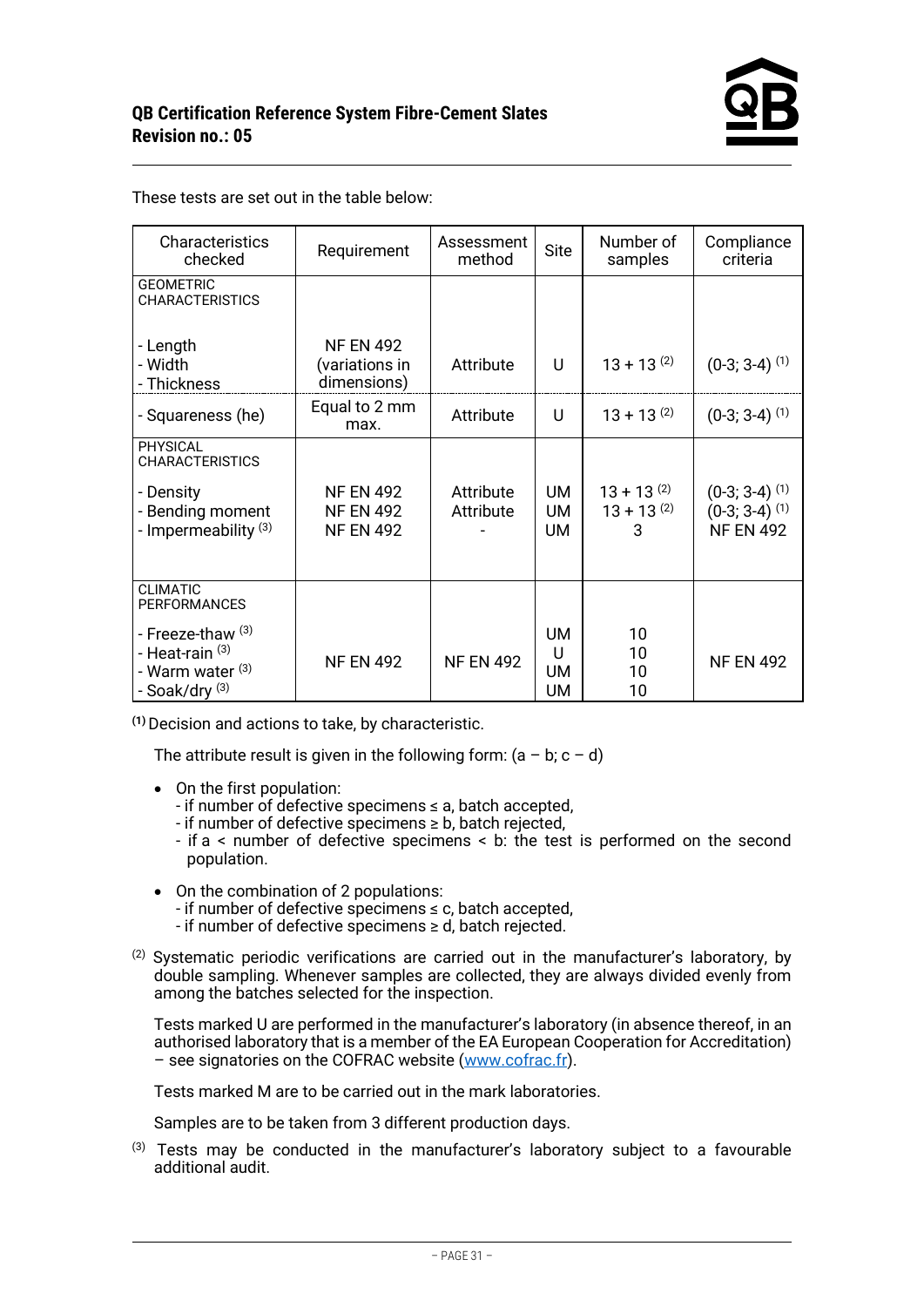#### **3.5.2 TESTS ON THE CERTIFIED PRODUCT (FOLLOW-UP)**

Tests are performed in accordance with the standards and additional specifications set out in Part 2 of the certification reference system.

Follow-up tests are arranged based on dual verification on slate with the same day number:

- Tests on the certified characteristics are carried out in the laboratory at the manufacturing plant under the auditor's supervision. This laboratory shall have equipment that is appropriate to perform tests under the conditions required by the standard (or the reference test method).
- Tests on certified characteristics are carried out in a mark laboratory. A test report is prepared and remitted to the holder.

In the case of an additional audit, the tests generated by the non-conformity observed are conducted by the mark laboratory.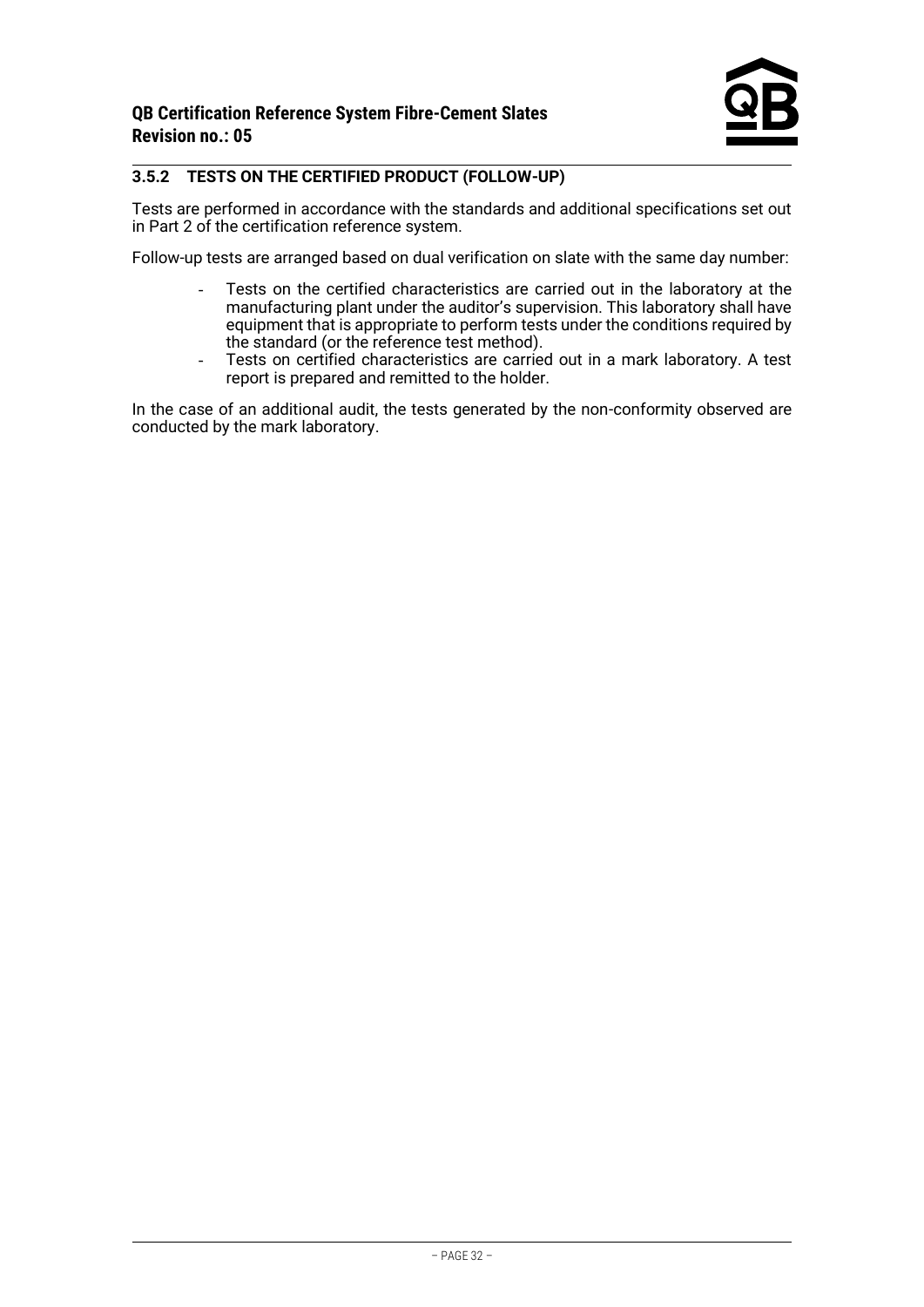# <span id="page-32-0"></span>Part 4 The Stakeholders

The organisations involved in the procedure for granting the right to use the QB mark and in monitoring the certified products are specified below.

# <span id="page-32-1"></span>**4.1 The certifying body**

The QB mark is the property of CSTB, which is a certifying body. CSTB specifies the governance rules and the operating conditions applicable to the marks. Furthermore, it takes responsibility for the application of the reference system and the decisions made in this context.

#### **Centre Scientifique et Technique du Bâtiment (CSTB)**

Direction Enveloppe Du Bâtiment Division Façades, Couvertures et Toitures (FaCeT) 84, avenue Jean Jaurès Champs sur Marne F-77447 Marne La Vallée Cedex 2  $\mathbf{R}$ : +33 (0)1 64 68 82 74

<http://evaluation.cstb.fr/>

# <span id="page-32-2"></span>**4.2 Audit bodies**

The audit functions for the manufacturing unit and, as the case may be, on the utilisation premises are carried out by the following body(-ies), designated the audit body(-ies):

#### **Centre Scientifique et Technique du Bâtiment (CSTB)** Direction Enveloppe Du Bâtiment

Division Laboratoire d'Essais de l'Enveloppe du Bâtiment (L2EB) 84, avenue Jean Jaurès Champs sur Marne F-77447 Marne La Vallée Cedex 2

<http://evaluation.cstb.fr/>

The auditors have the inspection right on the premises of any applicant or holder within the framework of their assignments.

# <span id="page-32-3"></span>**4.3 Test bodies**

Whenever the quality assurance operations carried out within the framework of QB mark usage include tests on products, such tests are carried out at CSTB's request by the following laboratory, referred to as the laboratory of the mark:

> **Centre Scientifique et Technique du Bâtiment (CSTB)** Direction Enveloppe Du Bâtiment Division Laboratoire d'Essais de l'Enveloppe du Bâtiment (L2EB) 84, avenue Jean Jaurès Champs sur Marne F-77447 Marne La Vallée Cedex 2

> > <http://evaluation.cstb.fr/>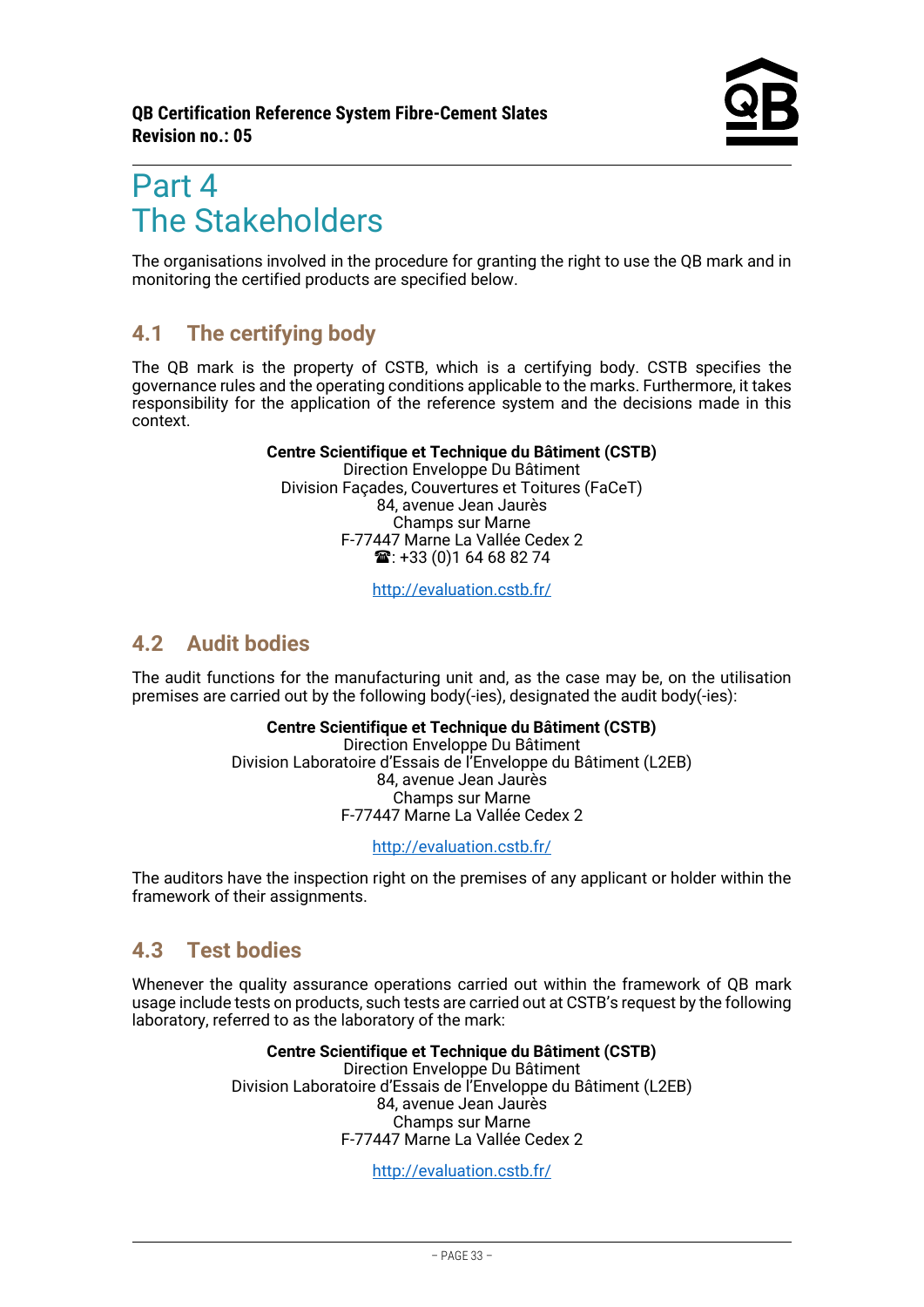# <span id="page-33-0"></span>**4.4 Subcontracting**

The different functions described in paragraphs 4.2 and 4.3 may be carried out, after opinion from the Specific Committee, where appropriate, by other audit bodies or recognised laboratories with which CSTB has established a sub-contracting or testing recognition agreement.

# <span id="page-33-1"></span>**4.5 Specific Committee**

An impartial consultative authority is established called the Specific Committee, the Secretariat of which is provided by CSTB.

The Specific Committee is requested to give its opinion on the following:

- the initial draft certification reference system or the revised version, as specified in the French Consumer Code;
- − the preparation of advertising and promotional activities that fall within its competence;
- − the selection of bodies participating in the certification process and the examination and implementation of recognition agreements.

It can be consulted about any other question pertaining to the application concerned and, in particular, about any interpretation of the certification reference system with a view to making decisions regarding dossiers in accordance with the certification reference systems and at CSTB's request.

The composition of the Specific Committee is set to respect representation between the different parties concerned, which does not lead to any of them dominating and which guarantees their relevance.

Its composition is as follows:

- − A President chosen from the members of the colleges defined below;
- − A Vice Chairperson: a representative of CSTB;
- − Manufacturers College (Holders): from 2 to 4 representatives;
- − Users/Specifiers college: from 2 to 4 representatives;
- − Technical and Administrative Bodies College: from 2 to 4 representatives.

The representatives of audit bodies and mark laboratories have the right to participate in the meetings of the Specific Committee.

The Specific Committee issues decision notifications and its members shall be precluded from receiving any remuneration for the functions entrusted to them.

Members are appointed for a term of 3 years. This appointment is renewable by tacit agreement. The Specific Committee's President can change every year.

The members of the Specific Committee formally undertake to keep confidential all information, particularly of an individual nature, which is communicated to them.

The Specific Committee may, where appropriate, decide to set up working groups or subcommittees and define their missions and responsibilities. The composition of the working groups is to be validated by the Specific Committee, those working groups being composed of at least one representative of the 'Manufacturers' College, one representative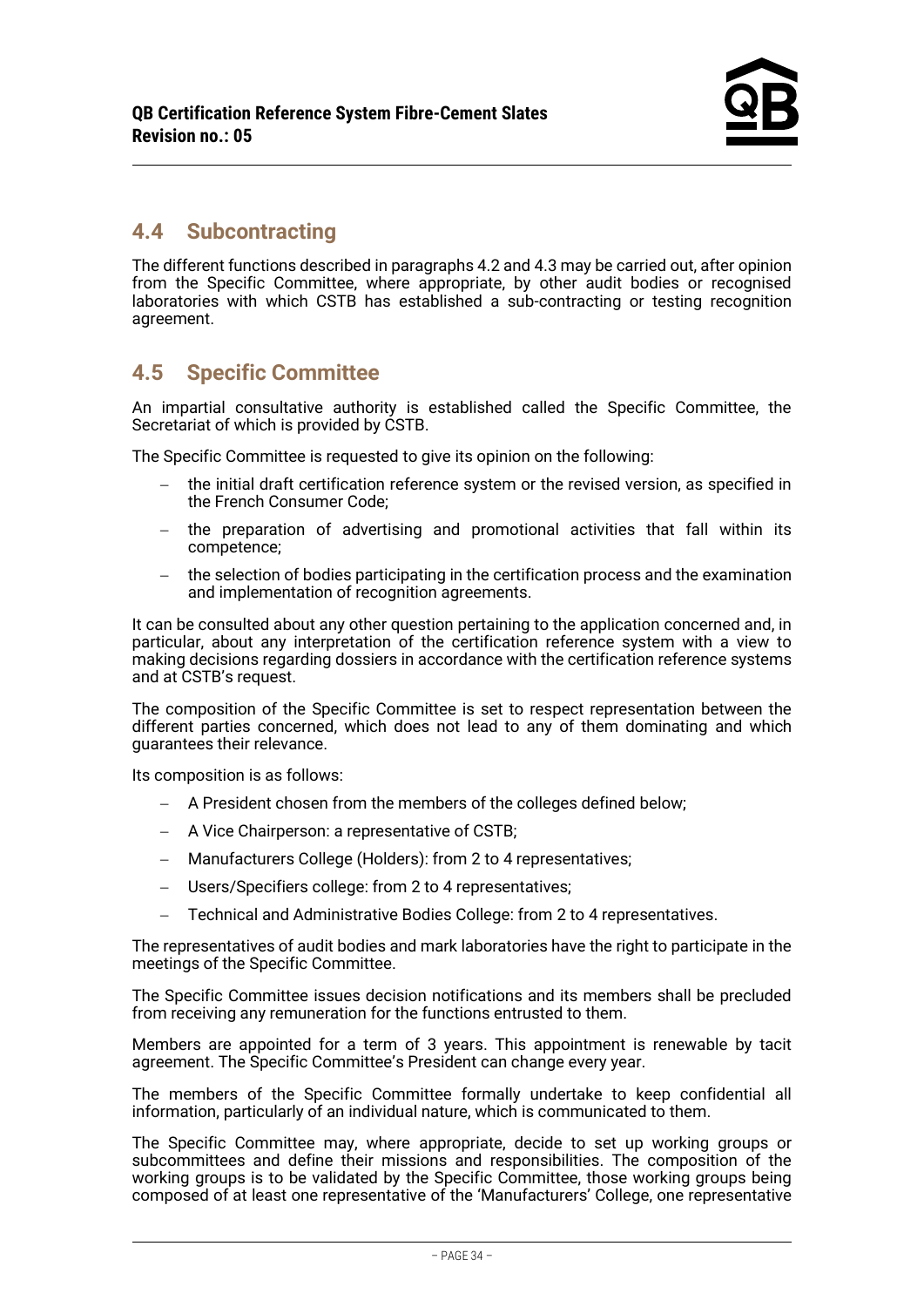

of the 'Users/Specifiers' College and one representative of CSTB. It may call upon professionals, external individuals or holders that are not members of the Specific Committee.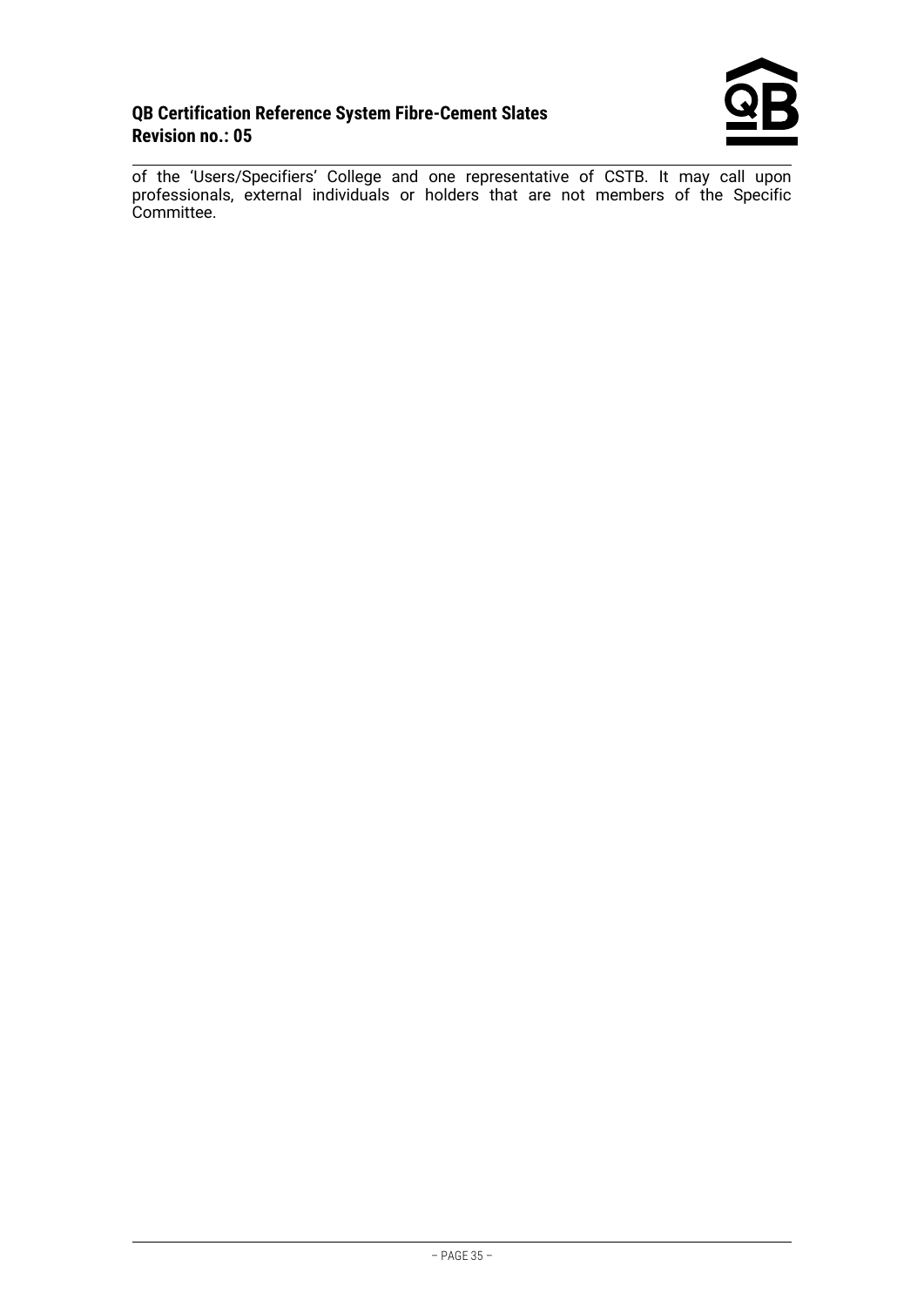

# <span id="page-35-0"></span>Part 5 **Glossary**

| <b>Admissibility:</b>                     | Study of a dossier which enables the application to be<br>examined. The admissibility relates to the administrative and<br>technical parts of the dossier.                                                                                                                                                                                                    |
|-------------------------------------------|---------------------------------------------------------------------------------------------------------------------------------------------------------------------------------------------------------------------------------------------------------------------------------------------------------------------------------------------------------------|
| <b>Admission:</b>                         | Application by which applicants request for the first time the<br>right to use the QB mark for a product; they declare that they<br>understand this certification reference system and undertake<br>to respect it.                                                                                                                                            |
| <b>Applicant/Holder:</b>                  | Legal entity that controls and/or is responsible for respecting<br>all the requirements defined in the QB mark certification<br>reference system. These requirements cover at least the<br>following steps: design, manufacture, assembly, quality<br>control, marking, packing and market release and specify the<br>critical points in the different steps. |
|                                           | Any person who modifies the container and/or content of the<br>product (for example, packets or loose cement distribution)<br>becomes an applicant and may not be considered as a<br>retailer. Therefore, this person must apply for the right of use.                                                                                                        |
| Audit:                                    | See Standard NF EN ISO 9001.                                                                                                                                                                                                                                                                                                                                  |
| <b>Certification Reference</b><br>System: | Technical document that defines the characteristics that a<br>product, a service or a combination of products and services<br>shall have and the methods for inspecting the conformity with<br>characteristics, as well as the methods for<br>these<br>communicating on the certification (including the content of<br>the information).                      |
| <b>Certification Scheme:</b>              | Specific certification system for well-defined products to<br>which the same specified requirements and specific rules and<br>procedures apply.                                                                                                                                                                                                               |
| <b>Complementary admission:</b>           | Application by which a holder wants to benefit from the right<br>to use the QB mark for a new product or a new production<br>entity.                                                                                                                                                                                                                          |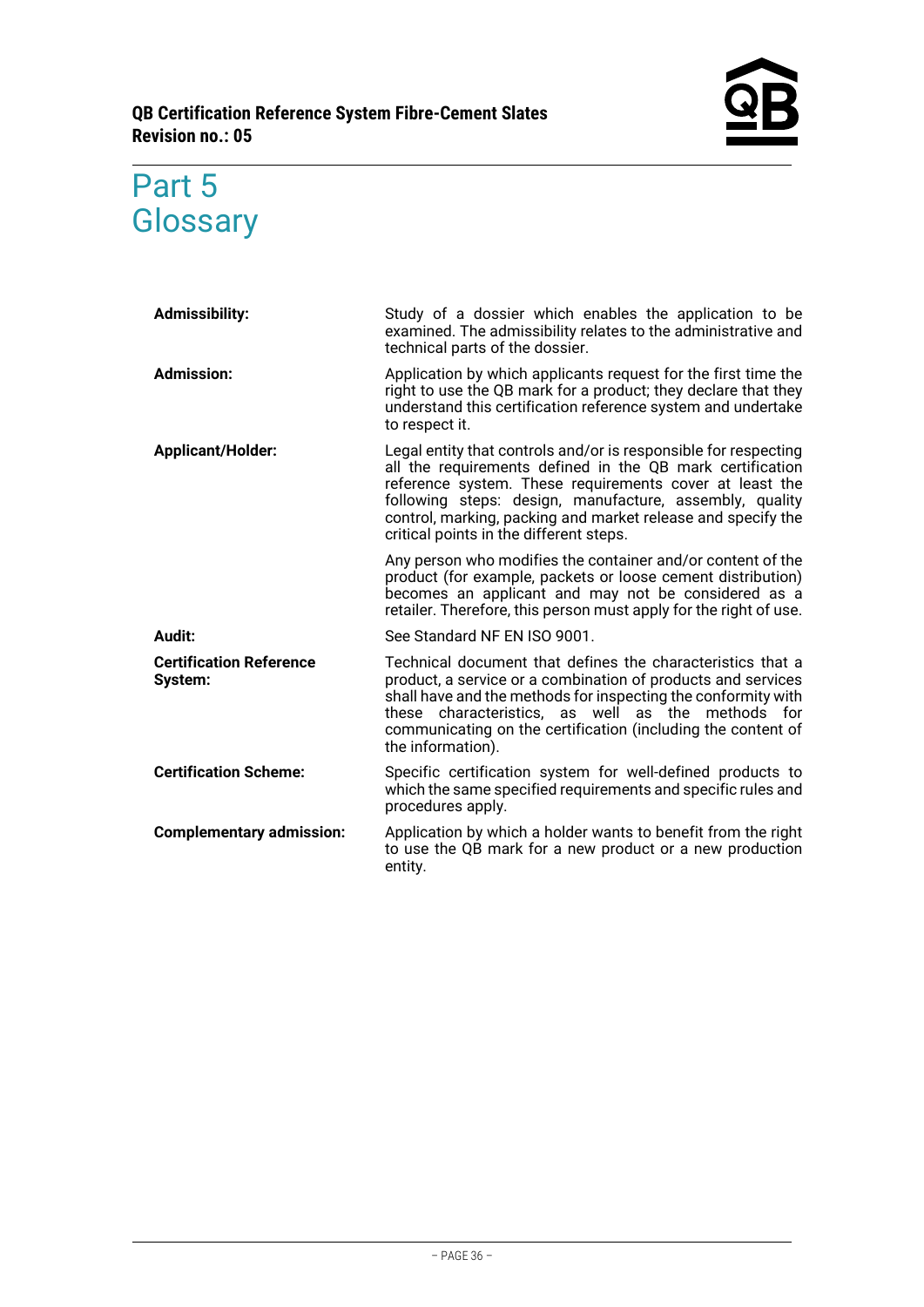

| Distributor:                                 | Body that distributes the applicant/holder's products and that<br>does not modify the conformity of the product to the<br>requirements of the QB mark.                                                                                                        |
|----------------------------------------------|---------------------------------------------------------------------------------------------------------------------------------------------------------------------------------------------------------------------------------------------------------------|
|                                              | Distributors may be of the following types:                                                                                                                                                                                                                   |
|                                              | distributors who distribute the product under the<br>holder's trademark. In this case, no action is to be<br>taken as part of the QB mark.                                                                                                                    |
|                                              | distributors who distribute the product after changing<br>$\overline{\phantom{a}}$<br>the trademark. The applicant/holder shall apply to<br>maintain the right of use.                                                                                        |
|                                              | If the distributor does not wish to have explicit reference to<br>the manufacturer, then an application for admission to the QB<br>mark shall be made by the distributor. In that case, the<br>manufacturing plant is not mentioned on the certificate.       |
|                                              | Depending on the various operations carried out by the<br>applicant/holder or the distributor, the sites audited and the<br>audit duration within the framework of initial certification or<br>monitoring are to be defined case by case.                     |
| <b>Environmental Declaration:</b>            | Data based on the analysis of the product's life cycle, used<br>for computing the environmental impacts of works into<br>which the product subject to the Environmental<br>Declaration is likely to be integrated (see also www.inies.fr)                     |
|                                              | This Environmental Declaration is to be drawn up under the<br>responsibility of an applicant/holder (individual data sheet) or<br>of an association (common data sheet).                                                                                      |
|                                              | Note: Other environmental declarations are regarded as<br>particular, the 'Environmental Product<br>equivalent, in<br>Declaration' (EPD) and the 'Product Environmental Profile'<br>$(PEP)$ .                                                                 |
| <b>Extension:</b>                            | Application by which a holder requests the extension of their<br>right to use the QB mark for a certified product with<br>characteristics that have been modified.                                                                                            |
| Granting of the right to use the<br>QB mark: | Authorisation granted by CSTB to an applicant to affix the QB<br>mark on the product for which the application has been<br>submitted.                                                                                                                         |
| <b>Maintenance:</b>                          | Application by which a holder requests the maintenance of<br>their right to use the QB mark for a product intended to be<br>marketed by a distributor under a different brand and/or trade<br>reference, but without modifying the certified characteristics. |
| <b>Product:</b>                              | Element resulting from a process or manufacturing process<br>coming from a specific manufacturing unit, defined by a<br>trademark and/or a specific trade reference with specific<br>technical characteristics.                                               |
| <b>Renewal:</b>                              | Application by which the holder requests the renewal of their<br>right to use the QB mark before the validity of their QB<br>certificate ends.                                                                                                                |